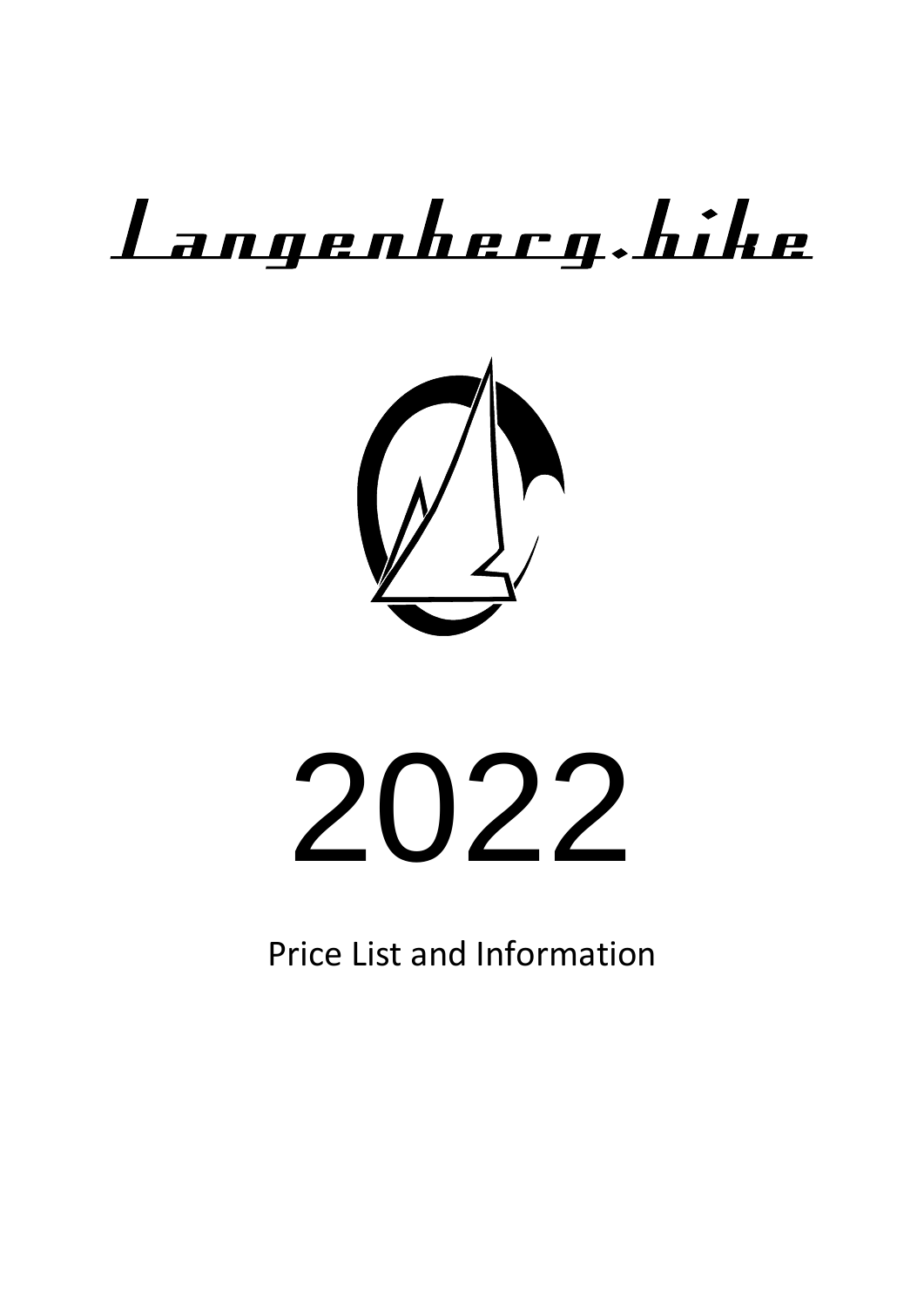### **Price List and Information 2022**

### **CONTENTS**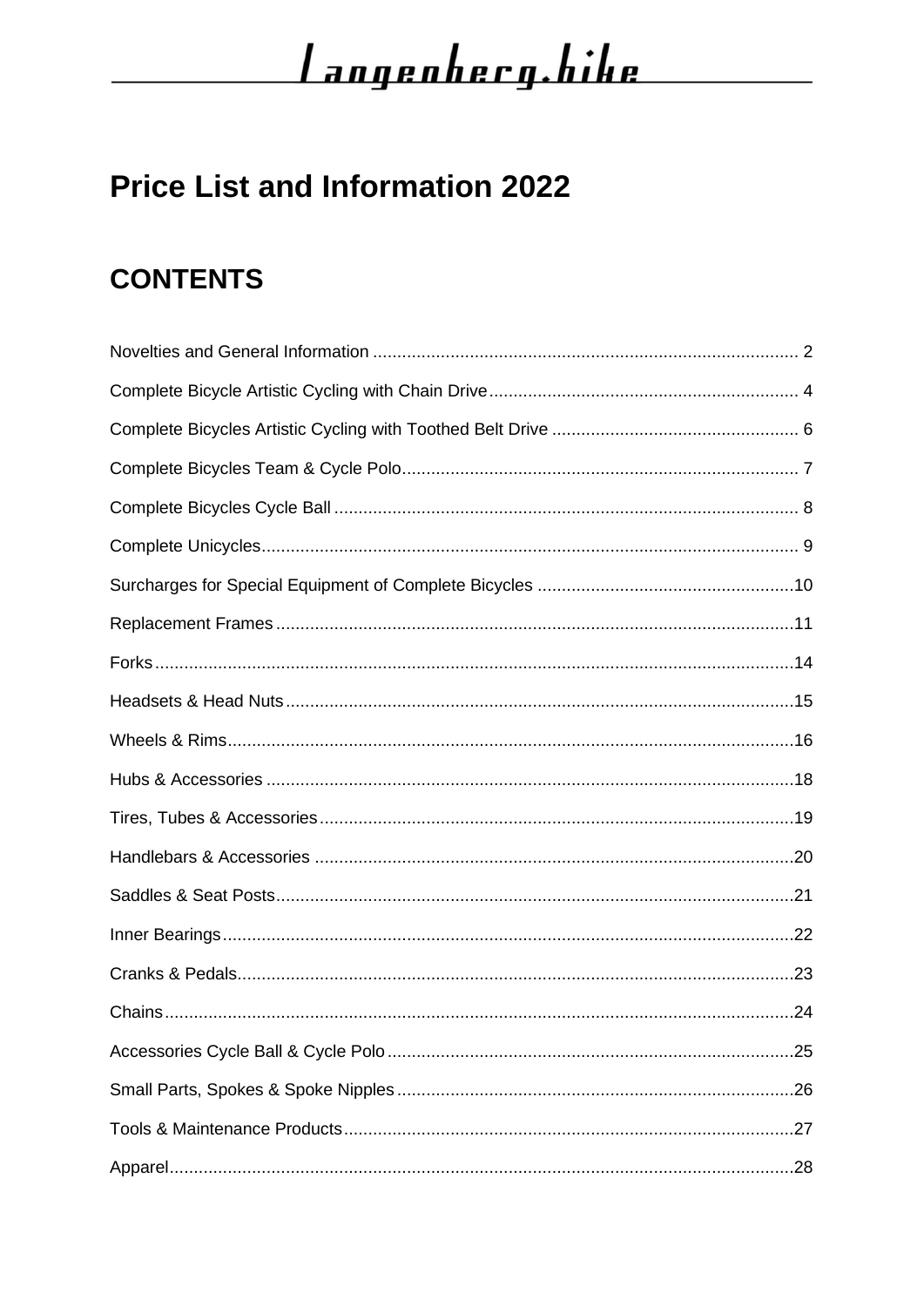#### <span id="page-2-0"></span>**Novelties and General Information**

**Dear customer, herewith we inform you about our current price list, which is effective from 01.02.2022.**

#### **Novelties 2022:**

- **All 26'' geometries were improved** to facilitate the performance considering current tendencies in competition artistic cycling with more handlebar turns and more handstands
- Simultaneously, the **geometries of 20'', 22'' and 24'' artistic bikes were adapted** to make transitions between frame heights easier.
- **New handlebar width for team cycling:** 190 mm with artistic cycling shape, extra narrow for door cyclists

These novelties and plenty more little changes are resulting from your indications and observations. Of course, we appreciate every single hint and constructive criticism further on. Only this way ensures that our constant efforts to improve the material are successful. Thank you very much for your support.

Title to the goods shall remain vested in the company and shall not pass to the buyer until the purchase price for the goods has been paid in full and received by the company. Technical changes reserved.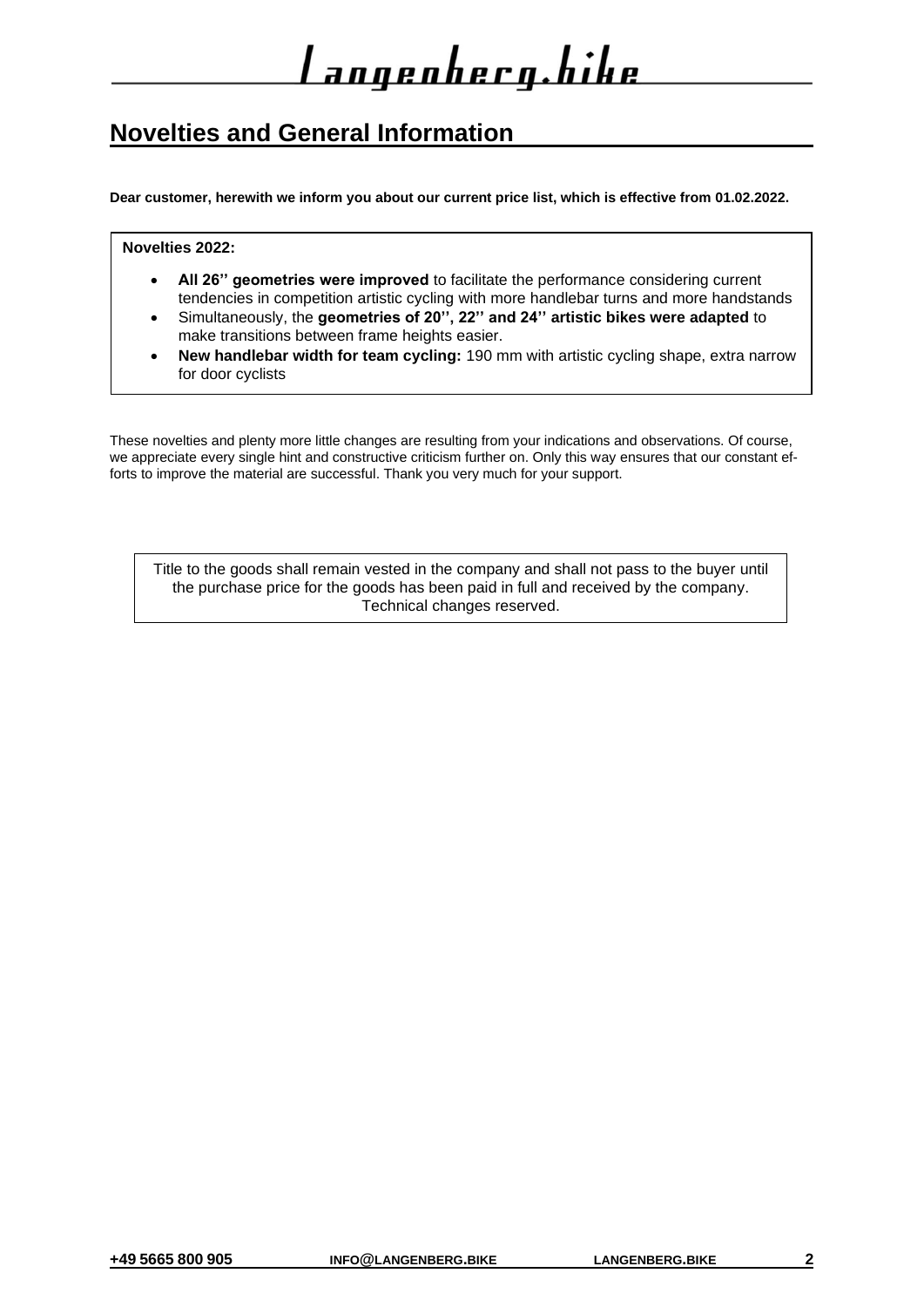Dear customer, of course, you can visit us after a telephonic arrangement for a personal meeting. Langenberg.bike | Schmelz & Schmelz GbR Frankfurter Straße 9 34295 Edermünde, Germany **Opening Hours Monday to Friday 9.30 – 18.30 Saturday 10.00 – 13.00 Timezone MEZ / MESZ Other visiting hours in consultation!**

**This is an excerpt of our opportunities to repair malfunction of a bicycle:**

- Replacement of any tube at frame or fork
- Powder coating in (almost) every requested color
- New lacing of used hubs/ rims
- Repair of thread damages at cranks
- Replacement of saddle covers

Usually, prices for repairs at frame or fork cannot specified blanket. Therefore, we kindly ask you to send us a picture of the damage via Email together with your repair request. You will receive a rough estimate in a short time.

In general, a yearly inspection of your bicycle (like a car) is highly recommended.

During an inspection we

- Check for damages,
- Justify bearings and drive,
- Substitute defective components as appropriate.

A restoration of bicycles is possible as well!

For more detailed information, questions, or feedback, please contact us:

Phone: +49 5665 800 905 Homepage: www.langenberg.bike Email: info@langenberg.bike

#### We thank you very much for the fine cooperation and the confidence in us. We wish you and your athletes good luck! **Langenberg.bike - Team**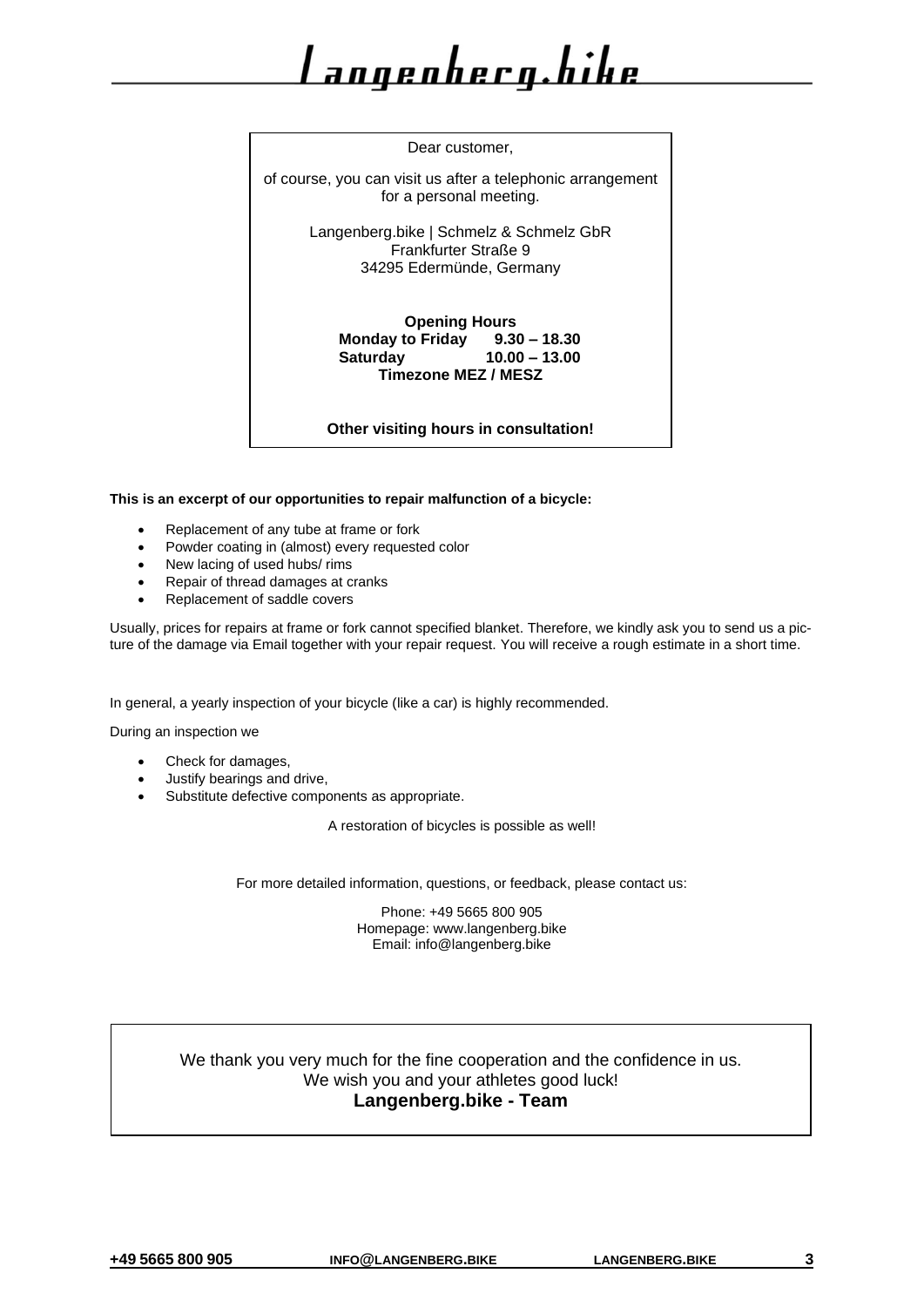### <span id="page-4-0"></span>**Complete Bicycle Artistic Cycling with Chain Drive**

#### **Mini artistic bicycle 20″ with chain drive** (1760,50 €) **2095,00 €**

- Frame made of chrome-moly tube, soldered with high-strength silver solder
- Langenberg large flange hub with adjustable smooth-running bearings
- Square drive with maintenance-free inner bearing
- Laser-cut steel chain rings
- Front and rear wheel with double eyed hollow section rims and Tufo tubular tires
- Tange headset
- Sealed foot support (pins)
- Child saddle
- 90 mm cranks
- 320 mm artistic handlebar, standard color silver or black

**KR032022** Frame height 22 cm **KR032022s** Frame height 22 cm with raiser saddle **+**(168,07 €) **200,00 €** 

#### **Junior bicycle 20″ with chain drive** (1928,57 €) **2295,00 €**

- CNC milled aluminum cranks
- Langenberg raiser saddle, beige or black
- 320 mm artistic handlebar, standard color silver or black
- Identical in features like mini artistic bicycle 20″

| <b>KR032028</b> | Frame height 28 cm |
|-----------------|--------------------|
| KR032032        | Frame height 32 cm |
| <b>KR032036</b> | Frame height 36 cm |

**KR032040** Frame height 40 cm

#### **Junior bicycle 22″ with chain drive** (1928,57 €) **2295,00 €**

- Frame made of chrome-moly tube, soldered with high-strength silver solder
- 320 mm or 350 mm handlebar, standard color silver or black
- In other respects identical features like junior bicycle 20″

**KR032242** Frame height 42 cm

**KR032246** Frame height 45,5 cm

#### **Artistic bicycle 24″ with chain drive** (2012,61 €) **2395,00 €**

- Frame made of chrome-moly tube, soldered with high-strength silver solder
- Optimized frame geometry (short rear triangle)
- Langenberg large flange hub with adjustable smooth-running bearings
- Square drive with maintenance-free inner bearing
- CNC milled aluminum cranks
- Laser-cut steel chain rings
- Langenberg-raiser saddle, beige or black
- Front and rear wheel with Ambrosio hollow section rims and Tufo tubular tires
- Tange Levin headset
- Sealed foot support (pins)
- Powder-coated frame
- Handlebar 350 mm or 380 mm, standard color silver or black

**KR032447** Frame height 47,5 cm

**KR032449** Frame height 49,5 cm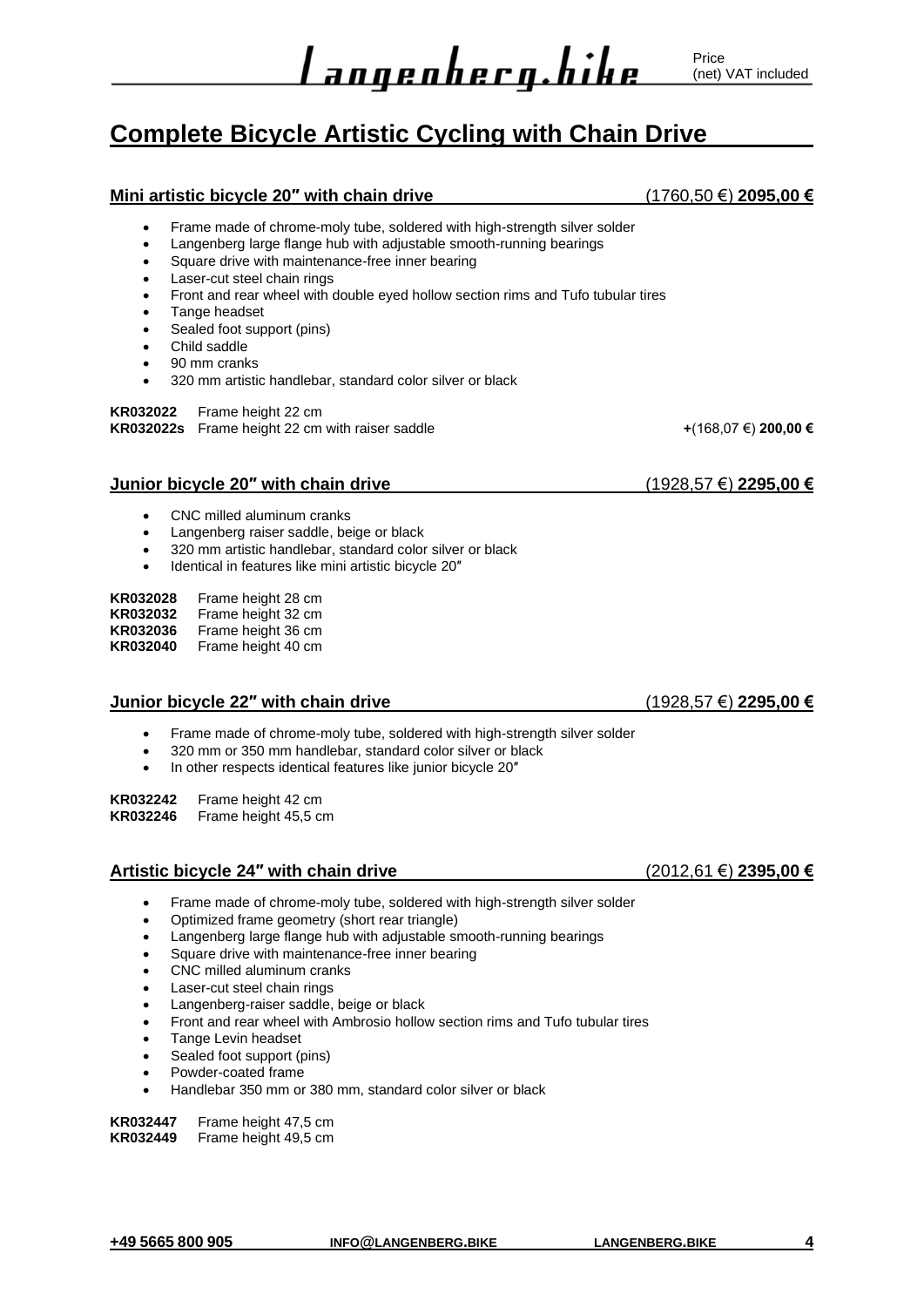#### **Artistic bicycle 26″ with chain drive** (2012,61 €) **2395,00 €**

- Frame made of chrome-moly tube, soldered with high-strength silver
- Optimized frame geometry (short rear triangle)
- Langenberg large flange hub with adjustable smooth-running bearings
- Square drive with maintenance-free inner bearing
- CNC milled aluminum cranks
- Laser-cut steel chain rings
- Langenberg raiser saddle, beige or black
- Front and rear wheel with double eyed hollow section rims and Tufo tubular tires
- Tange Levin headset
- Powder-coated frame, powder-coated fork
- Powder-coated handlebar 380 mm, standard color silver or black
- Sealed foot support (pins)

**KR012648** Frame height 48 cm **KR012650** Frame height 50 cm Frame height 52 cm **KR012652v** Frame height 52 cm abridged **KR012655** Frame height 55 cm **KR012658** Frame height 58 cm **KR012660** Frame height 60 cm

#### **26″ pairs sub-bicycle with chain drive** (2096,64 €) **2495,00 €**

- Strengthened frame
- Rear wheel with double eyed hollow section rim 48 hole
- In other respects identical in features like artistic bicycle 26" with chain drive

**KR022650** Frame height 50 cm **KR022652** Frame height 52 cm **KR022652v** Frame height 52 cm abridged **KR022655** Frame height 55 cm **KR022658** Frame height 58 cm **KR022660** Frame height 60 cm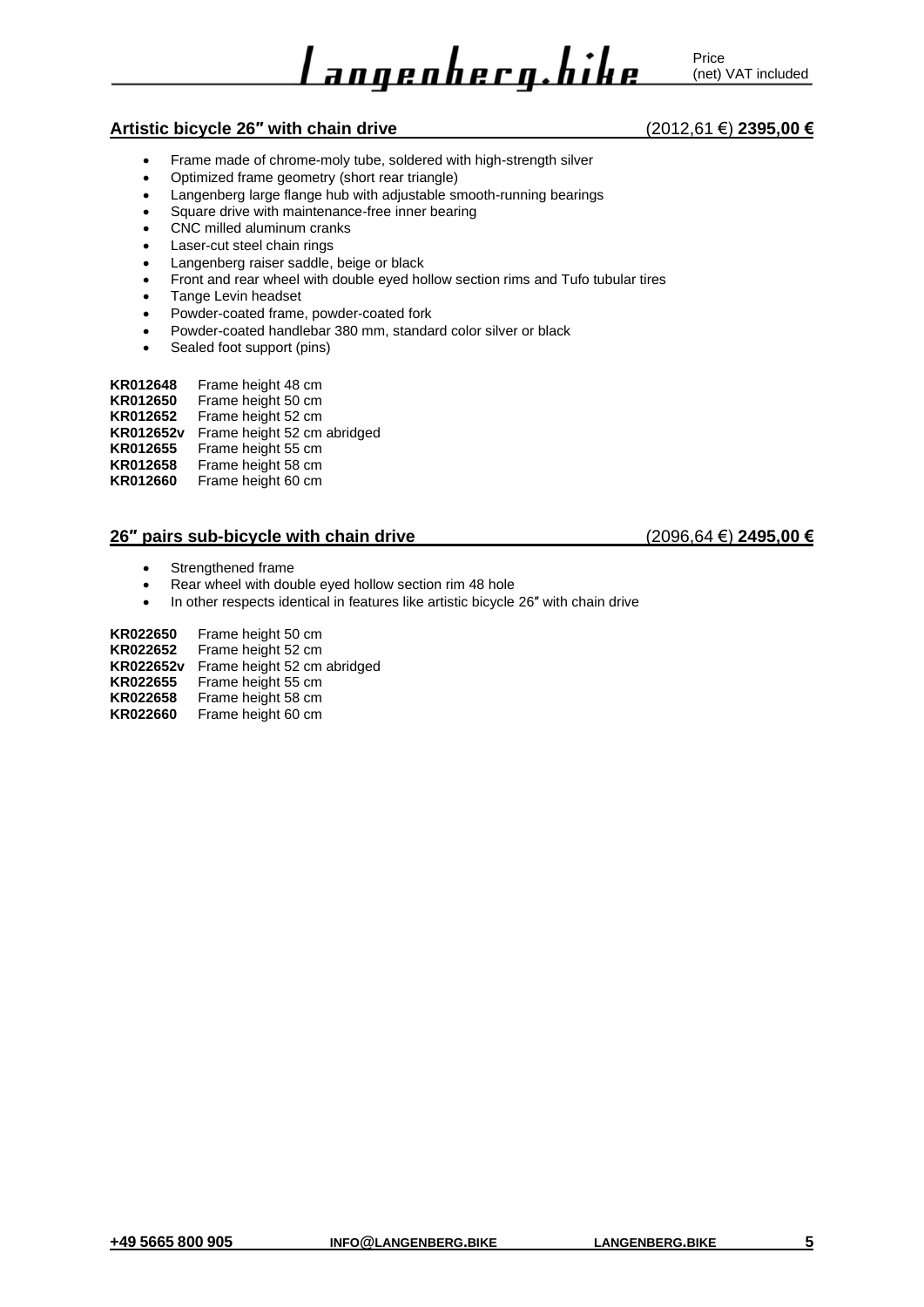### <span id="page-6-0"></span>**Complete Bicycles Artistic Cycling with Toothed Belt Drive**

#### **Artistic bicycle 24″ with toothed belt drive** (2180,67 €) **2595,00 €**

- Frame with frame lock in the right seat stay and special dropouts to tension the toothed belt
- drive with two aluminum synchronous tooth lock washers with HTD performance profile
- In other respects same features as artistic bicycle 24″ with chain drive

**KR012447** Frame height 47,5 cm

**KR012449** Frame height 49,5 cm

#### **Artistic bicycle 26″ with toothed belt drive** (2180,67 €) **2595,00 €**

- Frame made of chrome-moly tube, soldered with high-strength silver solder
- Frame with frame lock in the right seat stay and special dropouts to tension the toothed belt
- Optimized frame geometry (short rear triangle)
- Drive with two aluminum synchronous tooth lock washers with HTD performance profile
- Langenberg large flange hub with adjustable smooth-running bearings
- Square drive with maintenance-free inner bearing
- CNC milled aluminum cranks
- Langenberg raiser saddle, beige or black
- Front and rear wheel with double eyed hollow section rims and Tufo tubular tires
- Tange Levin headset
- Powder-coated frame, powder-coated fork
- Handlebar 380 mm, standard color silver or black
- Sealed foot support (pins)

| <b>KR012648</b>  | Frame height 48 cm          |
|------------------|-----------------------------|
| <b>KR012650</b>  | Frame height 50 cm          |
| KR012652         | Frame height 52 cm          |
| <b>KR012652v</b> | Frame height 52 cm abridged |
| KR012655         | Frame height 55 cm          |
| <b>KR012658</b>  | Frame height 58 cm          |
| <b>KR012660</b>  | Frame height 60 cm          |

#### **26″ pairs sub-bicycle with toothed belt drive** (2264,71 €) **2695,00 €**

- Strengthened frame
- Rear wheel with double eyed hollow section rim 48 hole
- In other respects same features as artistic bicycle 26″ oversize TBD

**KR022650** Frame height 50 cm **KR022652** Frame height 52 cm **KR022652v** Frame height 52 cm abridged **KR022655** Frame height 55 cm **KR022658** Frame height 58 cm **KR022660** Frame height 60 cm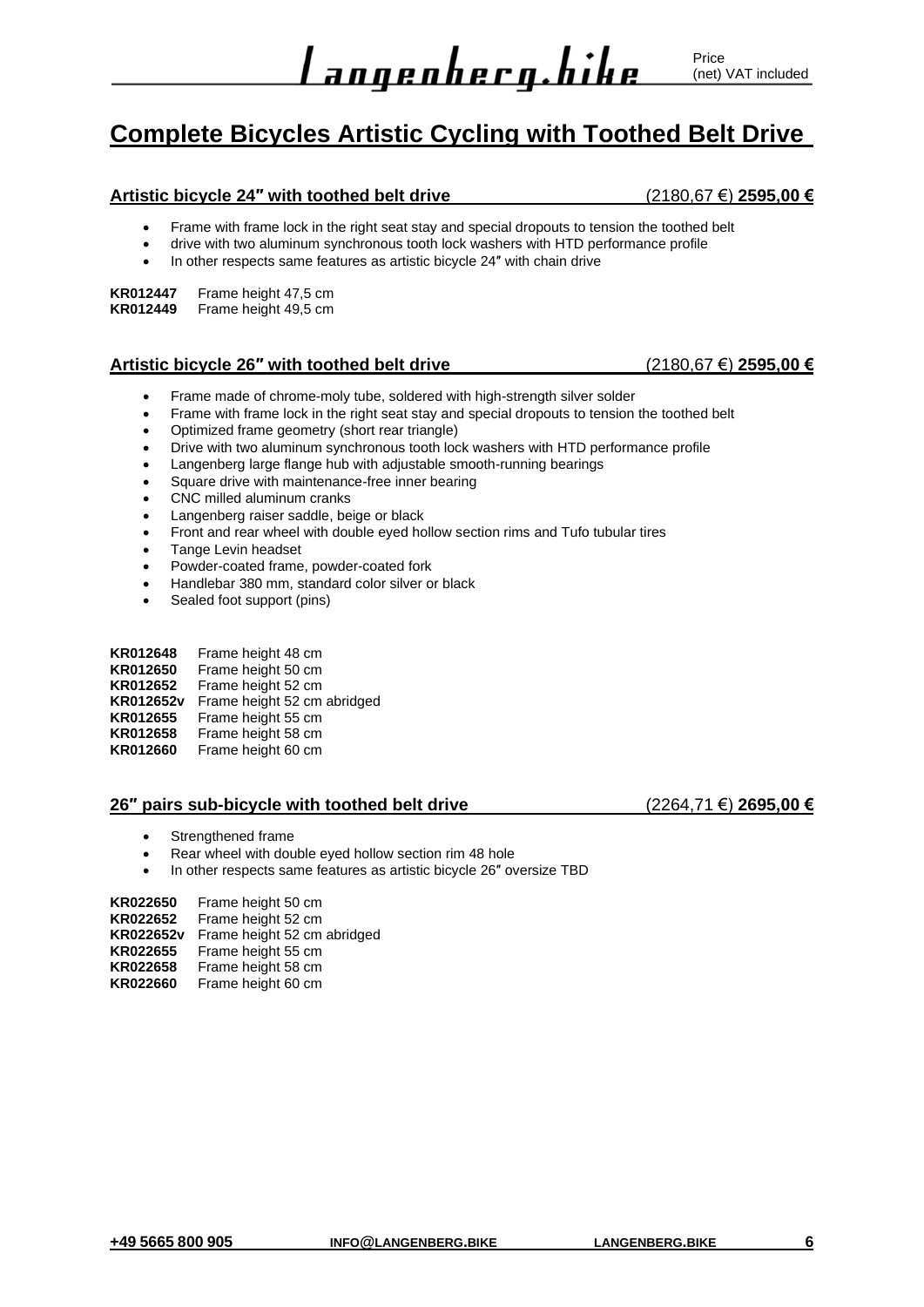### <span id="page-7-0"></span>**Complete Bicycles Team & Cycle Polo**

#### **Junior team bicycle 24″** (1928,57 €) **2295,00 €**

- Lugged frame made of chrome-moly tube
- Powder-coated frame, powder-coated fork
- Handlebar, standard color silver
- Langenberg large flange hub with maintenance-free and adjustable smooth-running bearings
- CNC milled aluminum cranks
- Laser-cut steel chain rings
- Maintenance-free inner bearing
- Wippermann chain
- Langenberg raiser saddle, beige or black
- Tange headset
- Front and rear wheel with Ambrosio hollow section rims and Tufo tubular tires

**KR052447** Frame height 47,5 cm **KR052449** Frame height 49,5 cm

#### **Team bicycle 26″** (2012,61 €) **2395,00 €**

- Lugged frame made of chrome-moly tube
- Powder-coated frame, powder-coated fork
- Handlebar, standard color silver
- Langenberg large flange hub with maintenance-free and adjustable smooth-running bearings
- CNC milled aluminum cranks
- Laser-cut steel chain rings
- Maintenance-free inner bearing
- Wippermann chain
- Langenberg raiser saddle, beige or black
- Tange headset
- Front and rear wheel with double eyed hollow section rims and Tufo tubular tires

**KR052650** Frame height 50 cm

**KR052652** Frame height 52 cm

**KR052655** Frame height 55 cm

**KR052658** Frame height 58 cm

#### **Cycle polo (cycle ball-frame) 26″** (2012,61 €) **2395,00 €**

- Cycle ball frame with strengthened top tube and adjustable seat post
- Main frame made of chrome-moly tube with artistic bicycle fork
- Powder-coated frame, powder-coated fork
- Handlebar, standard color silver
- Langenberg large flange hub with maintenance-free and adjustable smooth-running bearings
- IWIS-chain
- Maintenance-free inner bearing
- Gel saddle
- Cycle ball cap nuts
- Front and rear wheel with double eyed hollow section rims and Tufo tubular tires

#### **KR062650** Frame height ~50 cm

#### **ALTERNATIVELY, THE CYCLE POLO BICYCLE IS AVAILABLE IN TEAM FRAME GEOMETRY AND HIGH ANGLED SEAT POST!**

**+49 5665 800 905 INFO@LANGENBERG.BIKE LANGENBERG.BIKE 7**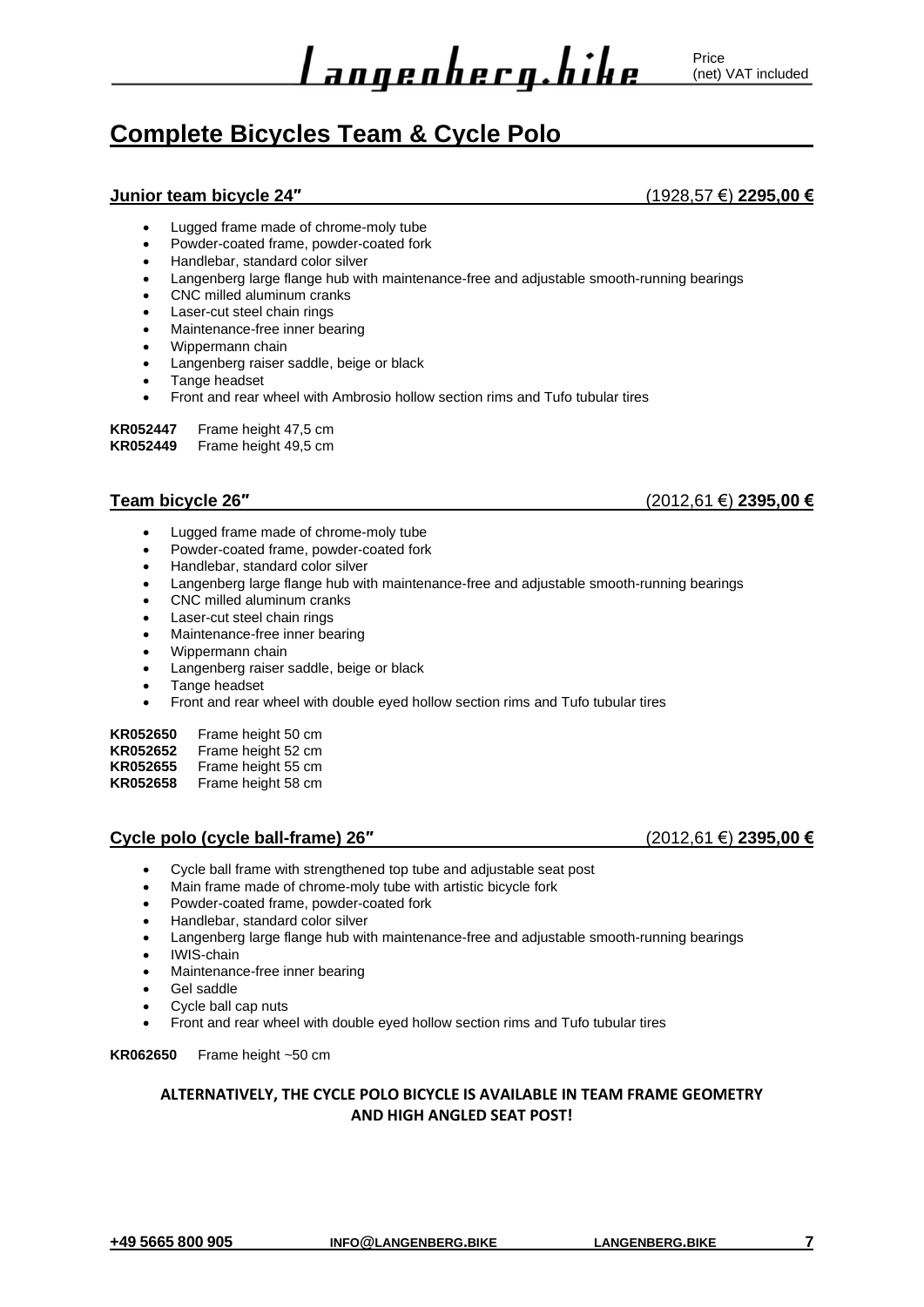### <span id="page-8-0"></span>**Complete Bicycles Cycle Ball**

| Youth cycle ball bicycle 20" with chain drive                                                                                                                                                                                                                                                                                                                                                                                                                                                                                                                                                                                                                                                                                                                                                                            | <u>(1785,71 €) 2125,00 €</u> |
|--------------------------------------------------------------------------------------------------------------------------------------------------------------------------------------------------------------------------------------------------------------------------------------------------------------------------------------------------------------------------------------------------------------------------------------------------------------------------------------------------------------------------------------------------------------------------------------------------------------------------------------------------------------------------------------------------------------------------------------------------------------------------------------------------------------------------|------------------------------|
| Identical in construction to junior cycle ball bicycle 24"<br>KR082035<br>Frame height ~35 cm                                                                                                                                                                                                                                                                                                                                                                                                                                                                                                                                                                                                                                                                                                                            |                              |
| Youth cycle ball bicycle 22" with chain drive                                                                                                                                                                                                                                                                                                                                                                                                                                                                                                                                                                                                                                                                                                                                                                            | <u>(1810,92 €) 2155,00 €</u> |
| Identical in construction to junior cycle ball bicycle 24"                                                                                                                                                                                                                                                                                                                                                                                                                                                                                                                                                                                                                                                                                                                                                               |                              |
| KR082240<br>Frame height ~40 cm                                                                                                                                                                                                                                                                                                                                                                                                                                                                                                                                                                                                                                                                                                                                                                                          |                              |
| Junior cycle ball bicycle 24" with chain drive                                                                                                                                                                                                                                                                                                                                                                                                                                                                                                                                                                                                                                                                                                                                                                           | (1903,36 €) 2265,00 €        |
| Frame made of chrome-moly tube<br>٠<br>Cycle ball frame with full-length strengthened top tube and adjustable seat post<br>$\bullet$<br>Wippermann chain<br>$\bullet$<br>Maintenance-free inner bearing, 78 mm crankcase<br>Strengthened fork<br>$\bullet$<br>Langenberg large flange hub with adjustable smooth-running bearings and laser-cut steel chain ring<br>Black saddle, 40 cm or 50 cm seat post<br>Handlebar width 280 mm or 320 mm<br>$\bullet$<br>Front and rear wheel with double eyed hollow section rim 36 hole and Tufo tubular tires<br>$\bullet$                                                                                                                                                                                                                                                      |                              |
| KR082445<br>Frame height ~45 cm                                                                                                                                                                                                                                                                                                                                                                                                                                                                                                                                                                                                                                                                                                                                                                                          |                              |
| Cycle ball bicycle 26" with chain drive                                                                                                                                                                                                                                                                                                                                                                                                                                                                                                                                                                                                                                                                                                                                                                                  | <u>(2096,63 €) 2495,00 €</u> |
| Laser-cut steel chain ring<br>٠<br><b>KMC</b> chain<br>In other respects identical in construction to cycle ball bicycle 26" TBD                                                                                                                                                                                                                                                                                                                                                                                                                                                                                                                                                                                                                                                                                         |                              |
| KR082650<br>Frame height ~50 cm                                                                                                                                                                                                                                                                                                                                                                                                                                                                                                                                                                                                                                                                                                                                                                                          |                              |
| Cycle ball bicycle 26" type "Fossibär" with chain drive                                                                                                                                                                                                                                                                                                                                                                                                                                                                                                                                                                                                                                                                                                                                                                  | <u>(2096,63 €) 2495,00 €</u> |
| Features equal to cycle ball bicycle 26" with chain drive<br>$\bullet$<br>Longer and once more strengthened frame                                                                                                                                                                                                                                                                                                                                                                                                                                                                                                                                                                                                                                                                                                        |                              |
| Frame height ~50 cm<br><b>KR082650f</b>                                                                                                                                                                                                                                                                                                                                                                                                                                                                                                                                                                                                                                                                                                                                                                                  |                              |
| Cycle ball bicycle 26" with toothed belt drive                                                                                                                                                                                                                                                                                                                                                                                                                                                                                                                                                                                                                                                                                                                                                                           | <u>(2264,71 €) 2695,00 €</u> |
| Frame made of chrome-moly oversize tube with special dropouts and frame lock<br>$\bullet$<br>Cycle ball frame with strengthened top tube, adjustable seat post and abridged rear triangle<br>$\bullet$<br>Strengthened fork<br>٠<br>Drive with two aluminum synchronous tooth lock washers with HTD performance profile<br>٠<br>Powder-coated fork, frame, handlebar<br>$\bullet$<br>Langenberg large flange hub with extra high flange and adjustable smooth-running bearings<br>$\bullet$<br>Maintenance-free inner bearing and strengthened axle<br>٠<br>Black saddle, 40 cm or 50 cm seat post<br>٠<br>Rear wheel with double eyed hollow section rim 48 hole and Tufo tubular tires<br>٠<br>Front wheel with double eyed hollow section rim 36 hole and Tufo tubular tires<br>٠<br>Cycle ball cap nuts<br>$\bullet$ |                              |

• Handlebar width 280 mm or 320 mm

**KR072650** Frame height ~50 cm

**+49 5665 800 905 INFO@LANGENBERG.BIKE LANGENBERG.BIKE 8**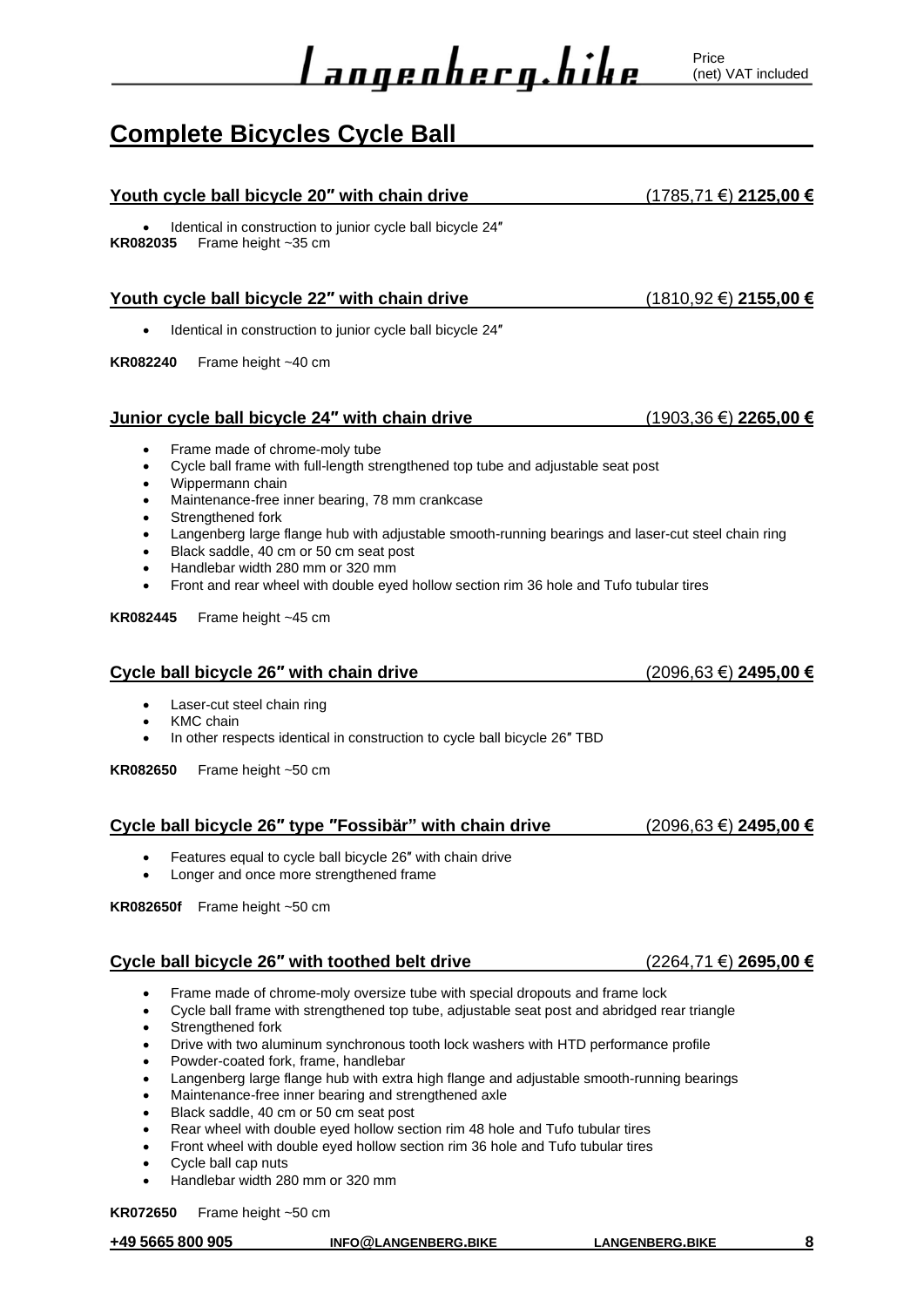#### <span id="page-9-0"></span>**Complete Unicycles**

#### **Quax mini unicycle 12″** (95,38 €) **113,50 €**

• Flatcrown fork with two-part dropout

- Aluminum rim, silver
- Tire black
- 102 mm steel cranks
- Slip-proof plastic pedal
- Seat post 300 mm diamond (anti twist proof) Ø 25,4 mm
- Inseam approx. 48 cm
- Banana saddle

**KR0912** Mini unicycle 12″

#### **Tournament unicycle** (542,02 €) **645,00 €**

- Powder-coated unicycle fork with strengthened fork legs made of aluminum
- Two-row industrial-bearing wheel with 36 hole rim
- Aluminum cranks
- Banana saddle
- Langenberg pedals

**KR0926** Tournament unicycle 26"<br>**KR0924** Tournament unicycle 24"

Tournament unicycle 24"

#### **ALL UNICYCLES AND REPLACEMENT PARTS OF QUAX / KRIS HOLM AVAILABLE ON REQUEST!**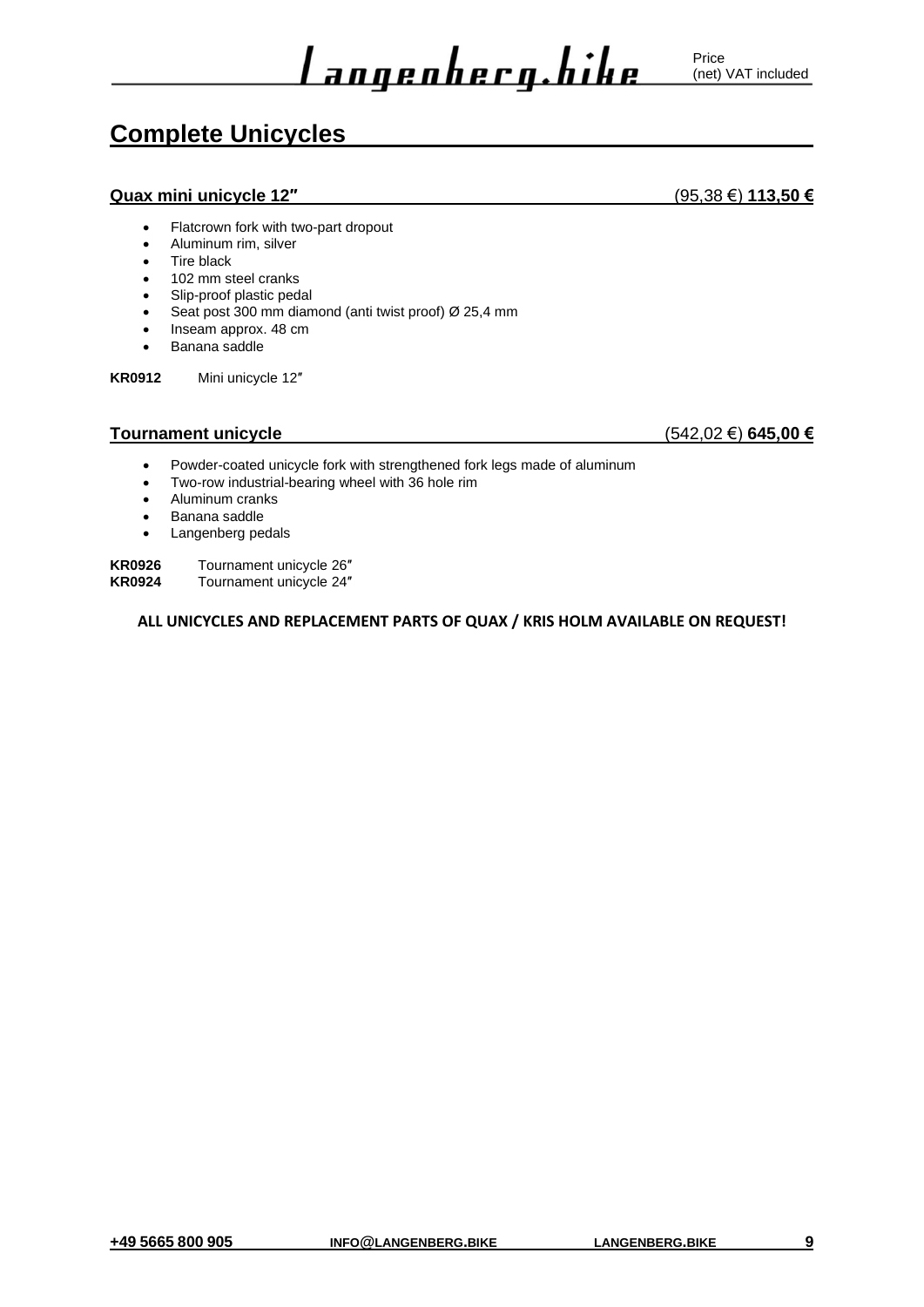### <span id="page-10-0"></span>**Surcharges for Special Equipment of Complete Bicycles**

#### **PRICES ON THIS PAGE ARE ADDITIONAL TO THE BASIC PRICE OF COMPLETE BICYCLES!**

#### **Frame features**

| AS0101                                         | Surcharge sloping geometry (enhanced headset stiffness, slightly inclined top tube)                                                                                    |                                                                                                                                                           |
|------------------------------------------------|------------------------------------------------------------------------------------------------------------------------------------------------------------------------|-----------------------------------------------------------------------------------------------------------------------------------------------------------|
| AS0102<br>AS0103<br>AS0104<br>AS0105<br>AS0106 | Custom sized frame<br>Lightweight tubes<br>Strengthened frame<br>Surcharge pairs sub bicycle<br>Surcharge steerer tube extension                                       | + (67,23 €) <b>80,00 €</b><br>+ (100,84 €) 120,00 €<br>+ (79,83 €) <b>95,00 €</b><br>+ (100,84 €) 120,00 €<br>+ (84,03 €) 100,00 €<br>+ (37,82 €) 45,00 € |
| <b>Handlebar width</b>                         |                                                                                                                                                                        |                                                                                                                                                           |
| AS0201<br>AS0201                               | Artistic cycling handlebar 380 mm (for 20", 22")<br>Artistic cycling handlebar custom width                                                                            | + (12,61 €) 15,00 €<br>+ (29,41 €) 35,00 €                                                                                                                |
| <b>Saddle</b>                                  |                                                                                                                                                                        |                                                                                                                                                           |
| AS0301                                         | <b>Black saddle</b>                                                                                                                                                    | + $(0,00 \in)$ 0,00 €                                                                                                                                     |
| <b>Seat post length</b>                        |                                                                                                                                                                        |                                                                                                                                                           |
| AS0401<br>AS0402<br>AS0402                     | Artistic cycling seat post long - 30 cm - (for 24", 26")<br>Artistic cycling seat post extra-long - 40 cm - (for 24", 26")<br>Artistic cycling seat post custom length | + $(7, 14 \in) 8, 50 \in$<br>+ (14,29 €) 17,00 €<br>+ (13,45 €) 16,00 €                                                                                   |
| <b>Tires</b>                                   |                                                                                                                                                                        |                                                                                                                                                           |
| AS0501<br>AS0502                               | Tufo artistic tires (only in black or silver available, only for 26")<br>Outdoor wheels instead of indoor wheels (only 20" and 26")                                    | + (6,72 €) 8,00 €<br>free                                                                                                                                 |
| Coloring                                       |                                                                                                                                                                        |                                                                                                                                                           |
| AS0601                                         | Two-colored frame                                                                                                                                                      | + (35,29 €) 42,00 €                                                                                                                                       |
| AS0604                                         | Custom-colored handlebar                                                                                                                                               | + (25,21 €) 30,00 €                                                                                                                                       |
| AS0605                                         | Custom-colored hubs                                                                                                                                                    | + (29,41 €) 35,00 €                                                                                                                                       |
| AS0606                                         | Custom-colored cranks                                                                                                                                                  | + (29,41 €) 35,00 €                                                                                                                                       |
| AS0607                                         | Custom-colored rims                                                                                                                                                    | + (25,21 €) 30,00 €                                                                                                                                       |

#### **Spokes and nipples**

| AS0701 | Black Spokes and nipples | +(13,45 €) 16,00 € |
|--------|--------------------------|--------------------|
|        |                          |                    |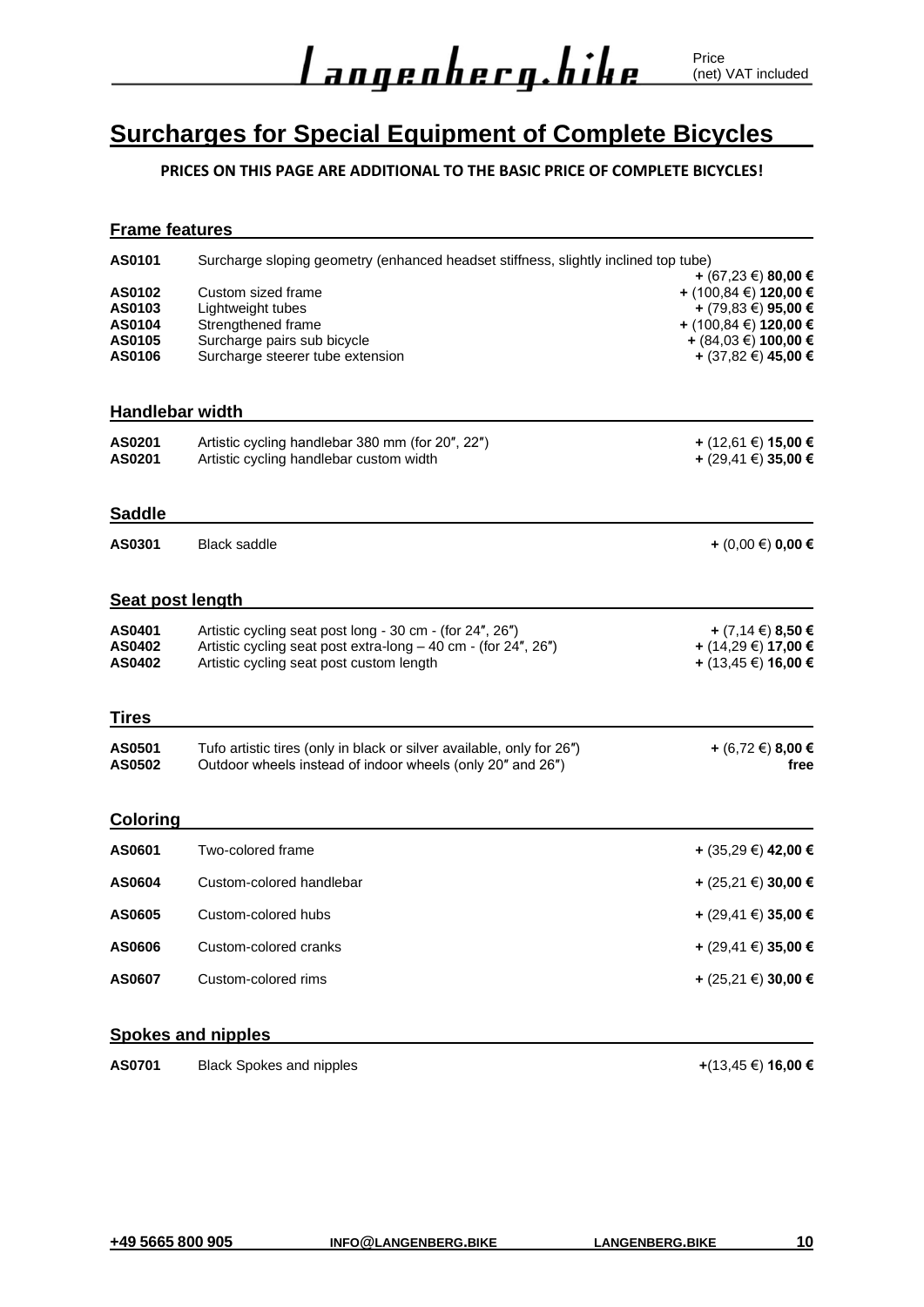#### <span id="page-11-0"></span>**Replacement Frames**

#### **ALL PRICES ARE FOR ONE-COLOERED FRAMES. SURCHARGE OF ADDITIONAL COLORING IS LISTED IN SECTION 'SURCHARCE SPECIAL EQUIPMENT FOR COMPLETE BICYCLES'!**

|                                                                                   | Replacement frame junior bicycle/ mini artistic bicycle                                                                                                                                     | (789,92 €) <b>940,00 €</b> |
|-----------------------------------------------------------------------------------|---------------------------------------------------------------------------------------------------------------------------------------------------------------------------------------------|----------------------------|
| ER032022<br>ER032028<br>ER032032<br>ER032036<br>ER032040                          | 20" frame height 22 cm<br>20" frame height 28 cm<br>20" frame height 32 cm<br>20" frame height 36 cm<br>20" frame height 40 cm                                                              |                            |
| ER032242<br>ER032244<br>ER032246                                                  | 22" frame height 42 cm<br>22" frame height 44 cm (old)<br>22" frame height 45,5 cm                                                                                                          |                            |
|                                                                                   | Replacement frame artistic oversize chain drive                                                                                                                                             | (861,34 €) 1025,00 €       |
| ER032447<br>ER032449                                                              | 24" frame height 47,5 cm<br>24" frame height 49,5 cm                                                                                                                                        |                            |
| ER032550                                                                          | 25" frame height 50 cm (old)                                                                                                                                                                | + (67,23 €) 80,00 €        |
| ER032648<br>ER032650<br>ER032652<br>ER032652v<br>ER032655<br>ER032658<br>ER032660 | 26" frame height 48 cm<br>26" frame height 50 cm<br>26" frame height 52 cm<br>26" frame height 52 cm abridged<br>26" frame height 55 cm<br>26" frame height 58 cm<br>26" frame height 60 cm |                            |
|                                                                                   | Replacement frame pairs sub-bicycle oversize chain drive                                                                                                                                    | (915,97 €) 1090,00 €       |
| ER042550                                                                          | 25" frame height 50 cm (old)                                                                                                                                                                | + (67,23 €) 80,00 €        |
| ER042648<br><b>EDAA2650</b>                                                       | 26" frame height 48 cm<br>26" frame hojght 50 cm                                                                                                                                            |                            |

**ER042650** 26″ frame height 50 cm **ER042652** 26″ frame height 52 cm **ER042652v** 26″ frame height 52 cm abridged **ER042655** 26″ frame height 55 cm **ER042658** 26″ frame height 58 cm **ER042660** 26″ frame height 60 cm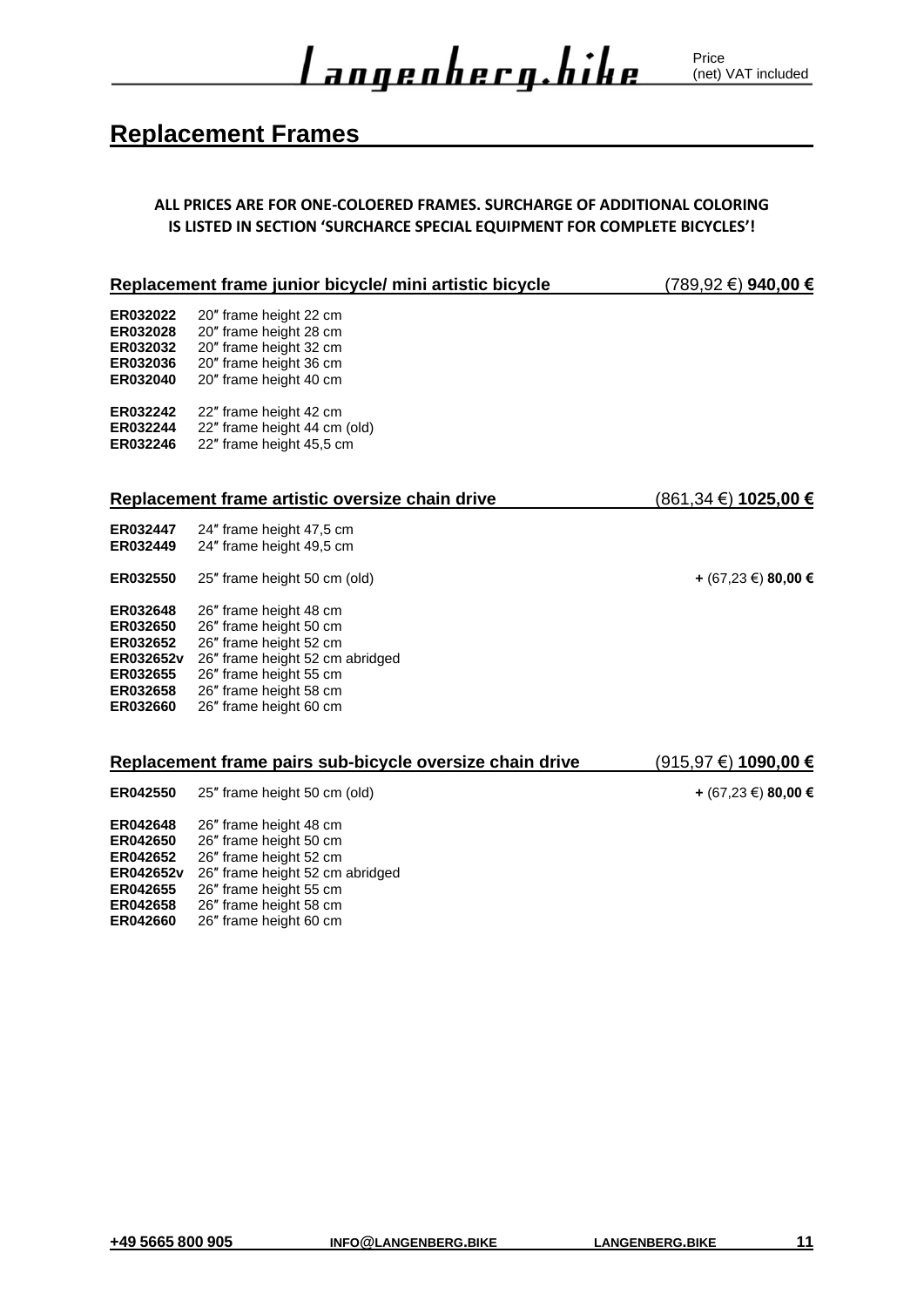# <u>l angenherg.hihe</u>

|                                                                                                 | Replacement frame artistic toothed belt drive                                                                                                                                               | (1025,21 €) <b>1220,00 €</b> |
|-------------------------------------------------------------------------------------------------|---------------------------------------------------------------------------------------------------------------------------------------------------------------------------------------------|------------------------------|
| ER012447<br>ER012449                                                                            | 24" frame height 47,5 cm<br>24" frame height 49,5 cm                                                                                                                                        |                              |
| ER012550                                                                                        | 25" frame height 50 cm (old)                                                                                                                                                                | + (67,23 €) 80,00 €          |
| ER012648<br>ER012650<br>ER012652<br><b>ER012652v</b><br>ER012655<br>ER012658<br><b>ER012660</b> | 26" frame height 48 cm<br>26" frame height 50 cm<br>26" frame height 52 cm<br>26" frame height 52 cm abridged<br>26" frame height 55 cm<br>26" frame height 58 cm<br>26" frame height 60 cm |                              |

|                 | Replacement frame pairs sub-bicycle toothed belt drive | (1046,22 €) 1245,00 €      |
|-----------------|--------------------------------------------------------|----------------------------|
|                 | $ER022550$ 25" frame height 50 cm (old)                | + (67,23 €) <b>80,00 €</b> |
| <b>ER022648</b> | 26" frame height 48 cm                                 |                            |

**ER022650** 26″ frame height 50 cm **ER022652** 26″ frame height 52 cm

**ER022655** 26″ frame height 55 cm **ER022658** 26″ frame height 58 cm **ER022660** 26″ frame height 60 cm

**ER022652v** 26″ frame height 52 cm abridged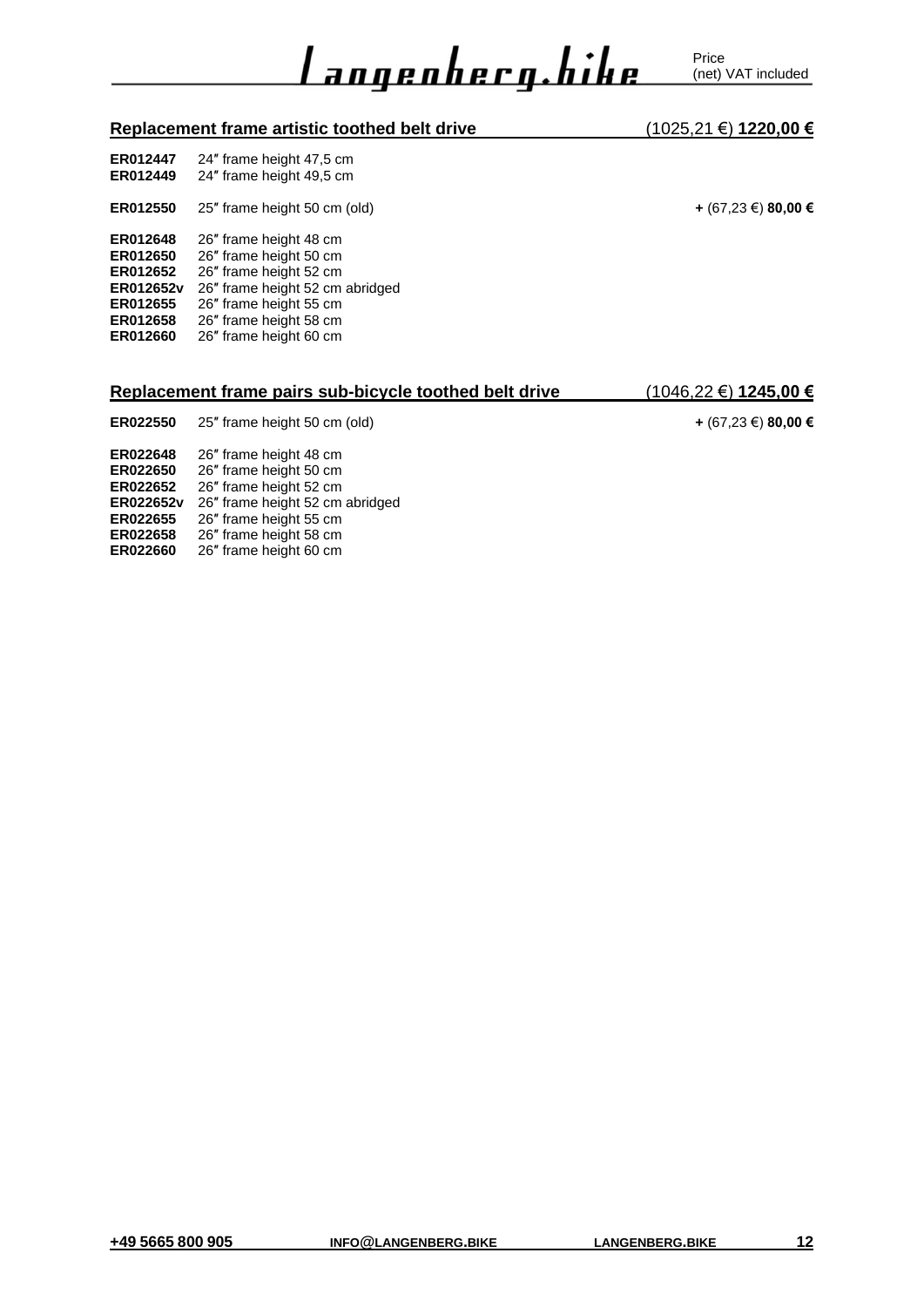**Replacement frame team** (831,93 €) **990,00 €**

| ER052449<br><b>ER052650</b><br>ER052652<br>ER052655<br><b>ER052658</b> | 24" frame height 49,5 cm<br>26" frame height 50 cm<br>26" frame height 52 cm<br>26" frame height 55 cm<br>26" frame height 58 cm |                                   |
|------------------------------------------------------------------------|----------------------------------------------------------------------------------------------------------------------------------|-----------------------------------|
|                                                                        | Replacement frame cycle ball bicycle 20" & 22"                                                                                   | <u>(823,53 €) <b>980,00</b> €</u> |
| ER082035<br><b>ER082240</b>                                            | 20" frame height ~35 cm<br>22" frame height ~40 cm                                                                               |                                   |
|                                                                        | Replacement frame cycle ball bicycle 20" / 22" / 24"                                                                             | (957,98 €) <b>1140,00 €</b>       |
| <b>ER082445</b>                                                        | 24" frame height ~45 cm                                                                                                          |                                   |
|                                                                        | Replacement frame cycle ball bicycle 26" with chain drive                                                                        | (991,60 €) <b>1180,00 €</b>       |
| <b>ER082650</b>                                                        | 26 $"$ frame height $~50$ cm                                                                                                     |                                   |
|                                                                        | Replacement frame cycle ball bicycle 26" type "Fossibär" (chain drive)                                                           |                                   |
| ER082651                                                               | 26" frame height ~50 cm                                                                                                          | (1067,23 €) 1270,00 €             |
|                                                                        |                                                                                                                                  |                                   |

**Replacement frame cycle ball bicycle 26″ with toothed belt drive** (1016,81 €) **1210,00 €**

**ER072650** 26″ frame height ~50 cm

**ER052447** 24" frame height 47,5 cm<br>**ER052449** 24" frame height 49,5 cm

| Replacement frame cycle ball bicycle 26" type "Fossibär" with toothed belt drive |                               |
|----------------------------------------------------------------------------------|-------------------------------|
|                                                                                  | $(1092, 44 \in) 1300, 00 \in$ |

**ER072650f** 26″ frame height ~50 cm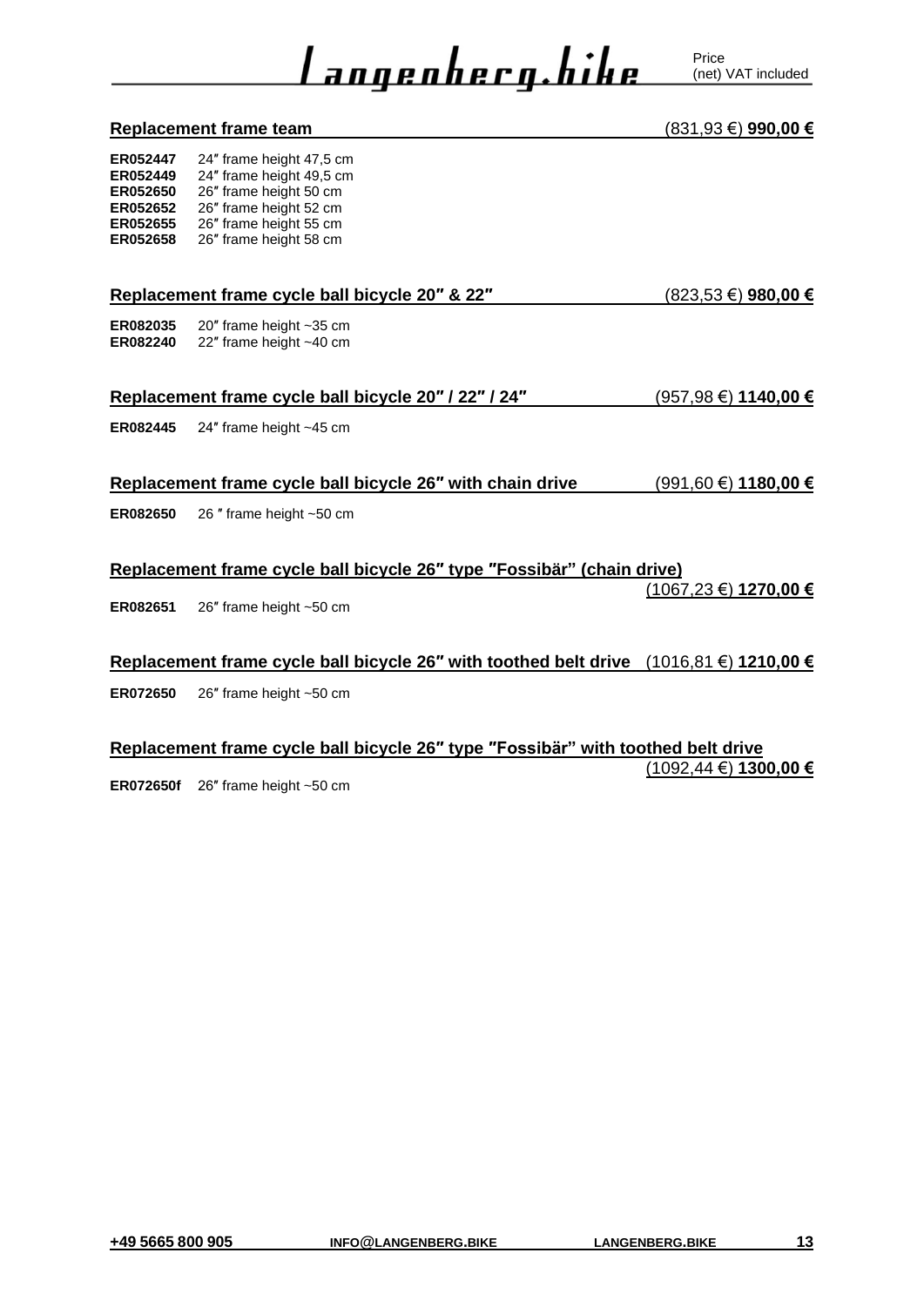#### <span id="page-14-0"></span>**Forks**

#### **Artistic cycling & team forks** (201,68 €) **240,00 €**

- All fork legs and steer tube made of high-strengthened Reynolds material
- All dropouts in strengthened quality
- Oval fork legs
- Powder-coated

| 20" frame height 22 cm<br>20" frame height 28 cm<br>20" frame height 32 cm<br>20" frame height 36 cm<br>20" frame height 40 cm |
|--------------------------------------------------------------------------------------------------------------------------------|
| 22" frame height 42 cm<br>22" frame height 44 cm<br>22" frame height 45,5 cm                                                   |
| 24" frame height 47,5 cm<br>24" frame height 49,5 cm                                                                           |
| 25" frame height 50 cm                                                                                                         |
| 26" frame height 50 cm<br>26" frame height 52 cm<br>26" frame height 55 cm<br>26" frame height 58 cm<br>26" frame height 60 cm |
|                                                                                                                                |

#### **Cycle ball forks 20″ / 22″** (201,68 €) **240,00 €**

- All fork legs and steer tube made of high-strengthened Reynolds material
- All dropouts in strengthened quality
- Standardly powder-coated in black
- Oval fork legs

**G072035** 20″ **G072240** 22″

#### **Cycle ball forks 24″ / 26″** (235,29 €) **280,00 €**

- All fork legs and steer tube made of high-strengthened Reynolds material
- All dropouts in strengthened quality
- Standardly powder-coated in black

**G072445** 24″ **G072650** 26″

#### **TO AVOID MISUNDERSTANDINGS; PLEASE TELL US THE LENGTH OF THE HEAD TUBE! (MEASURED BETWEEN THE HEADSET CUPS)**

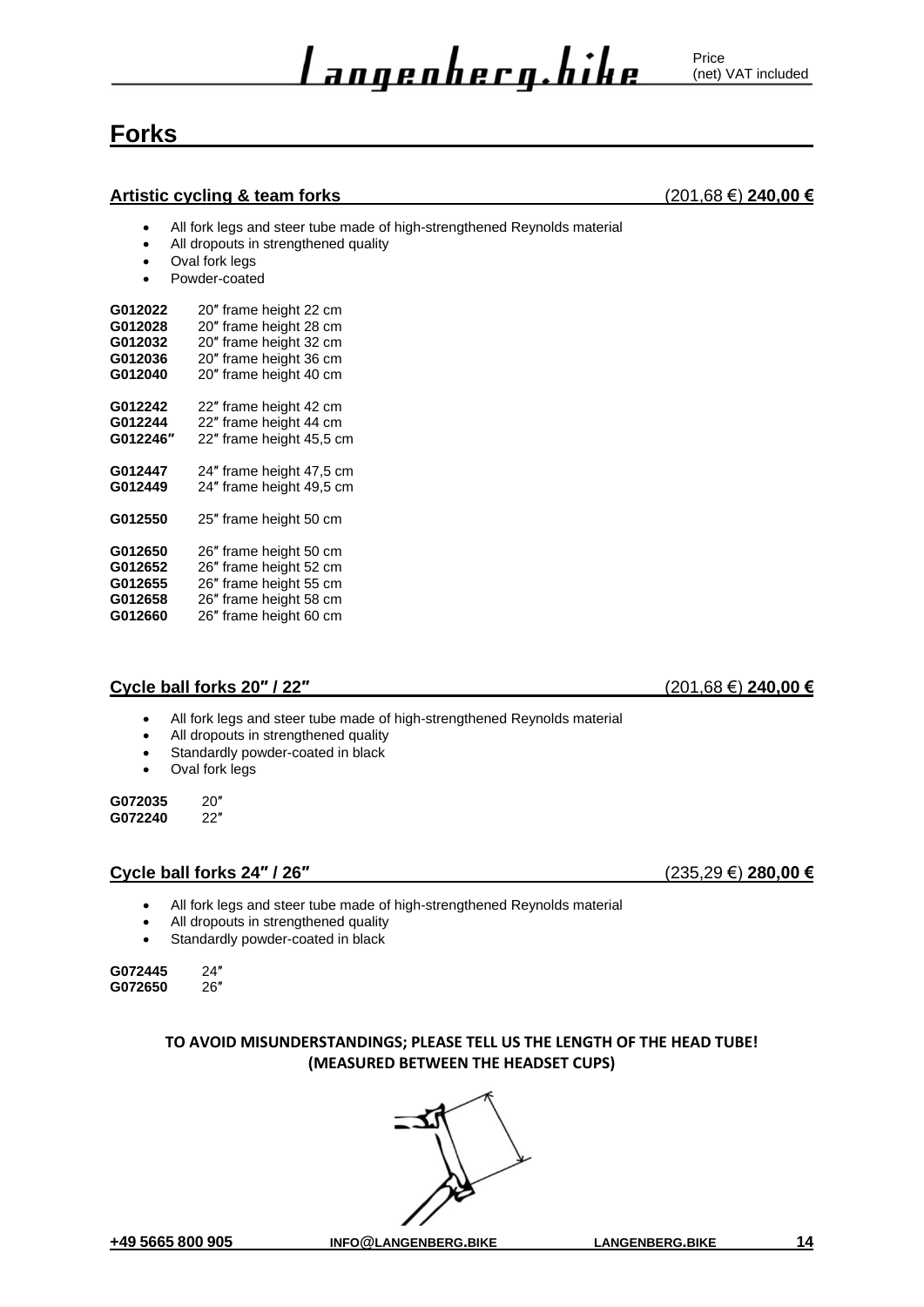# <u>l angenherg.hihe</u>

#### <span id="page-15-0"></span>**Headsets & Head Nuts**

| <b>SK0101</b><br><b>SK0102</b> | Tange headset for cycle ball and team, only hole set available<br>Tange Levin CD steel-headset, smoothed running surfaces, | (25,13 €) 29,90 €                              |
|--------------------------------|----------------------------------------------------------------------------------------------------------------------------|------------------------------------------------|
|                                | excellent runnability (shells not available as separate pieces)                                                            | (33,53 €) 39,90 €                              |
| <b>SK0202</b>                  | Sphere rings, for headset Tange Levin (2 items)                                                                            | $(5.04 \in) 6.00 \in$                          |
| <b>SK0203</b><br><b>SK0110</b> | Tange head nut 1"<br>Tall headset nut type Langenberg, 15 mm                                                               | $(2,52 \in)$ 3,00 €<br>$(13.45 \in) 16,00 \in$ |
| <b>SK0205</b><br><b>SK0206</b> | Spacer 2mm<br>Spacer 5mm                                                                                                   | $(2,10 \in) 2,50 \in$<br>$(2,52 \in)$ 3,00 €   |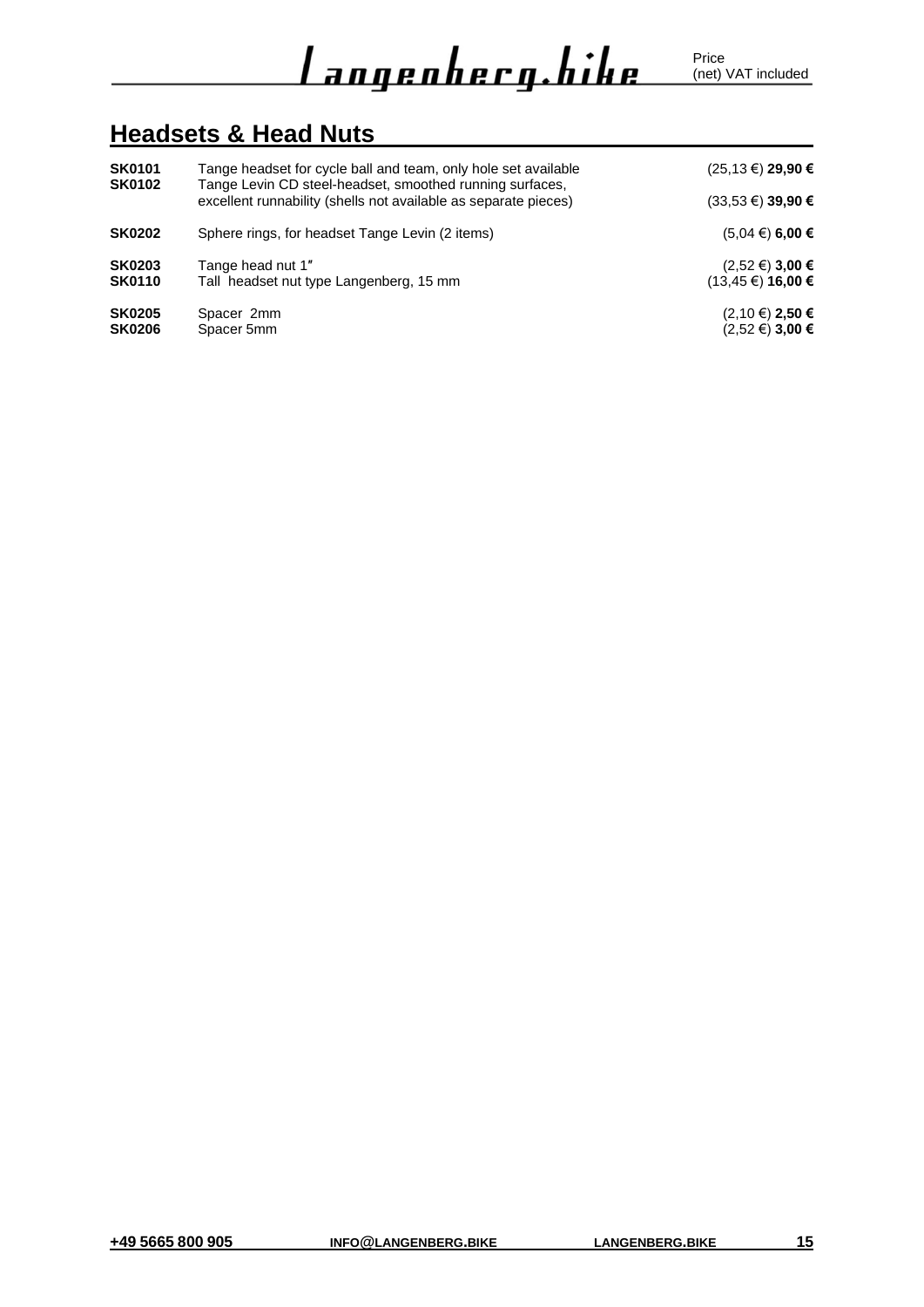#### <span id="page-16-0"></span>**Wheels & Rims**

#### **Front wheels**

| $\bullet$<br>$\bullet$<br>$\bullet$ | Adjustable Langenberg large flange hub<br>CrMo solid axle<br>Smooth-running bearings                                                  |                                                  |
|-------------------------------------|---------------------------------------------------------------------------------------------------------------------------------------|--------------------------------------------------|
| <b>VK022036</b>                     | 20" with Remerx rim 36 hole for cycle ball bicycle                                                                                    | (180,67 €) 215,00 €                              |
| <b>VK012236</b><br><b>VK022236</b>  | 22" with Ambrosio rim 36 hole (remaining stock)<br>22" with Remerx rim 36 hole for artistic bicycle, team bicycle, cycle ball bicycle | (172,27 €) 205,00 €<br>$(184.87 \in) 220.00 \in$ |
| <b>VK012436</b>                     | 24" with Ambrosio rim 36 hole for artistic bicycle, team bicycle                                                                      | $(180.67 \in) 215.00 \in$                        |
| <b>VK022436</b>                     | 25" with Remerx rim 36 hole for cycle ball bicycle                                                                                    | $(193.28 \in) 230.00 \in$                        |
| <b>VK022636</b>                     | 26" with Remerx rim 36 hole for artistic bicycle, team bicycle, pairs sub-bicycle, cycle ball                                         |                                                  |
| <b>VK022648</b>                     | 26" with Remerx rim 48 hole for cycle polo bicycle                                                                                    | (193,28 €) 230,00 €<br>$(210.08 \in) 250.00 \in$ |
| <b>VK032648</b>                     | 26" with Veltec rim 32 hole for single artistic cycling                                                                               | (352,94 €) 420,00 €                              |

#### **Rear wheels**

- Remerx rim
- Adjustable Langenberg large flange hub
- CrMo solid axle
- Smooth-running bearings
- Chain ring or synchronous tooth lock washer

| HK032036         | 20" 36 hole rim for artistic and cycle ball, 18 tooth chain ring                | (214,29 €) 255,00 €         |
|------------------|---------------------------------------------------------------------------------|-----------------------------|
| HK032236         | 22" 36 hole rim for artistic, 20 tooth chain ring                               | (214,29 €) 255,00 €         |
| HK082236         | 22" 36 hole rim for cycle ball, 20 tooth chain ring                             | (214,29 €) 255,00 €         |
| HK082436         | 24" 36 hole rim for cycle ball, 21 tooth chain ring                             | $(218, 49 \in) 260, 00 \in$ |
| HK032436         | 24" 36 hole rim (Ambrosio) for artistic bicycle, 24 tooth chain ring            | (218,49 €) <b>260,00 €</b>  |
| <b>HK032436S</b> | 24" 36 hole rim for artistic bicycle, with synchronous tooth lock washer        | (260,50 €) 310,00 €         |
| <b>HK032536S</b> | 25" 36 hole rim for artistic bicycle, with synchronous tooth lock washer        | (260,50 €) <b>310,00 €</b>  |
| HK012636         | 26" 36 hole rim for artistic and team, 24 tooth chain ring                      | (218,49 €) <b>260,00 €</b>  |
| HK082648         | 26" 48 hole rim for cycle ball and polo, 21 tooth chain ring                    | (231,09 €) <b>275,00 €</b>  |
| <b>HK012636S</b> | 26" 36 hole rim for artistic and team, with synchronous tooth lock washer       | (260,50 €) <b>310,00 €</b>  |
| <b>HK022648</b>  | 26" 48 hole rim for pairs sub-bicycle, 24 tooth chain ring                      | (231,09 €) <b>275,00 €</b>  |
| <b>HK022648S</b> | 26" 48 hole rim for pairs sub-bicycle, with synchronous tooth lock washer       | (273,11 €) <b>325,00</b> €  |
| <b>HK012636S</b> | 26" 32 hole rim for single artistic cycling, with synchronous tooth lock washer | (415,97 €) 495,00 €         |
| <b>HK022648</b>  | 26" 32 hole rim for single artistic cycling, 24 tooth chain ring                | (378,15 €) <b>450,00 €</b>  |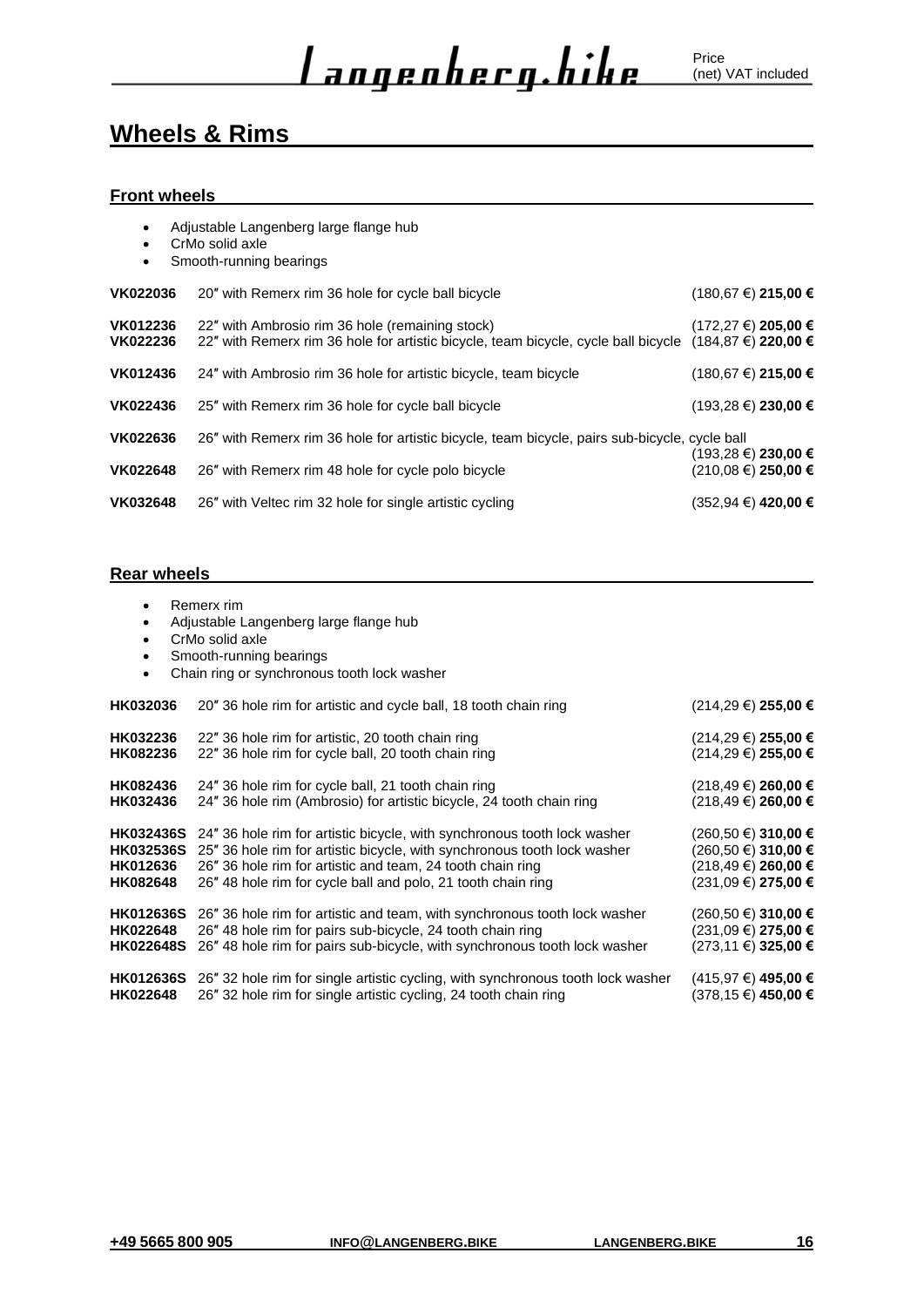#### **″Outdoor″ front wheels**

| $\bullet$<br>٠<br>٠ | Adjustable Langenberg large flange hub<br>CrMo solid axle<br>Smooth-running bearings<br>Rim 36 hole                                                |                            |
|---------------------|----------------------------------------------------------------------------------------------------------------------------------------------------|----------------------------|
|                     | <b>OV032036</b> 20" for artistic bicycle, cycle ball bicycle                                                                                       | $(155, 46 \in) 185,00 \in$ |
| OV012636            | 26" for artistic bicycle, pairs sub-bicycle, cycle ball bicycle                                                                                    | (159,66 €) 190,00 €        |
|                     | "Outdoor" rear wheels                                                                                                                              |                            |
| ٠<br>٠<br>٠<br>٠    | Adjustable Langenberg large flange hub<br>CrMo solid axle<br>smooth-running bearings<br>chain ring or synchronous tooth lock washer<br>rim 36 hole |                            |

| OH032036                         | 20" rim for artistic and cycle ball, chain ring 18 tooth                                                                                                                                                                        | $(189.08 \in) 225.00 \in$                              |
|----------------------------------|---------------------------------------------------------------------------------------------------------------------------------------------------------------------------------------------------------------------------------|--------------------------------------------------------|
| OH032636<br>OH082636<br>OH012636 | 26" rim for artistic bicycle and team, chain ring 24 tooth<br>26" rim for cycle ball, chain ring 21 tooth<br>26" rim for artistic bicycle, cycle ball and team, with synchronous tooth lock washer<br>$(231.09 \in) 275.00 \in$ | $(193.28 \in) 230.00 \in$<br>$(193.28 \in) 230.00 \in$ |
|                                  |                                                                                                                                                                                                                                 |                                                        |

#### **Rims Remerx (wide)**

|  |  |  | Double eyed aluminum hollow section rim |  |  |  |
|--|--|--|-----------------------------------------|--|--|--|
|--|--|--|-----------------------------------------|--|--|--|

• Silver • For tubular tires

| RF012036                    | 20" 36 hole                                                    | $(54,62 \in)$ 65,00 €                       |
|-----------------------------|----------------------------------------------------------------|---------------------------------------------|
| RF012236                    | 22" 36 hole                                                    | $(54, 62 \in)$ 65,00 €                      |
| RF012436                    | 24″ 36 hole                                                    | $(54, 62 \in)$ 65,00 €                      |
| RF012636<br><b>RF012648</b> | 26" 36 hole, 582 mm or 590 mm<br>26" 48 hole, 582 mm or 590 mm | $(54, 62 \in)$ 65,00 €<br>(58,82 €) 70,00 € |

#### **Rims Ambrosio (narrow)**

| $\bullet$<br>٠<br>$\bullet$ | Aluminum hollow section rim<br>Silver<br>For tubular tires |                        |
|-----------------------------|------------------------------------------------------------|------------------------|
| AF012236                    | 22" 36 hole (remaining stock)                              | $(46,22 \in)$ 55,00 €  |
| AF012436                    | 24″ 36 hole                                                | $(50, 42 \in)$ 60,00 € |
|                             |                                                            |                        |

#### **Outdoorrims**

| (21,01 €) 25,00 €                                                                                                  |
|--------------------------------------------------------------------------------------------------------------------|
| (21,01 €) 25,00 €<br>(24,37 €) 29,00 €                                                                             |
| Aluminum hollow section rim for "Outdoor"-tires<br><b>OF012036</b> 20" 36 hole<br>26″ 36 hole<br>26″ 36 hole, eved |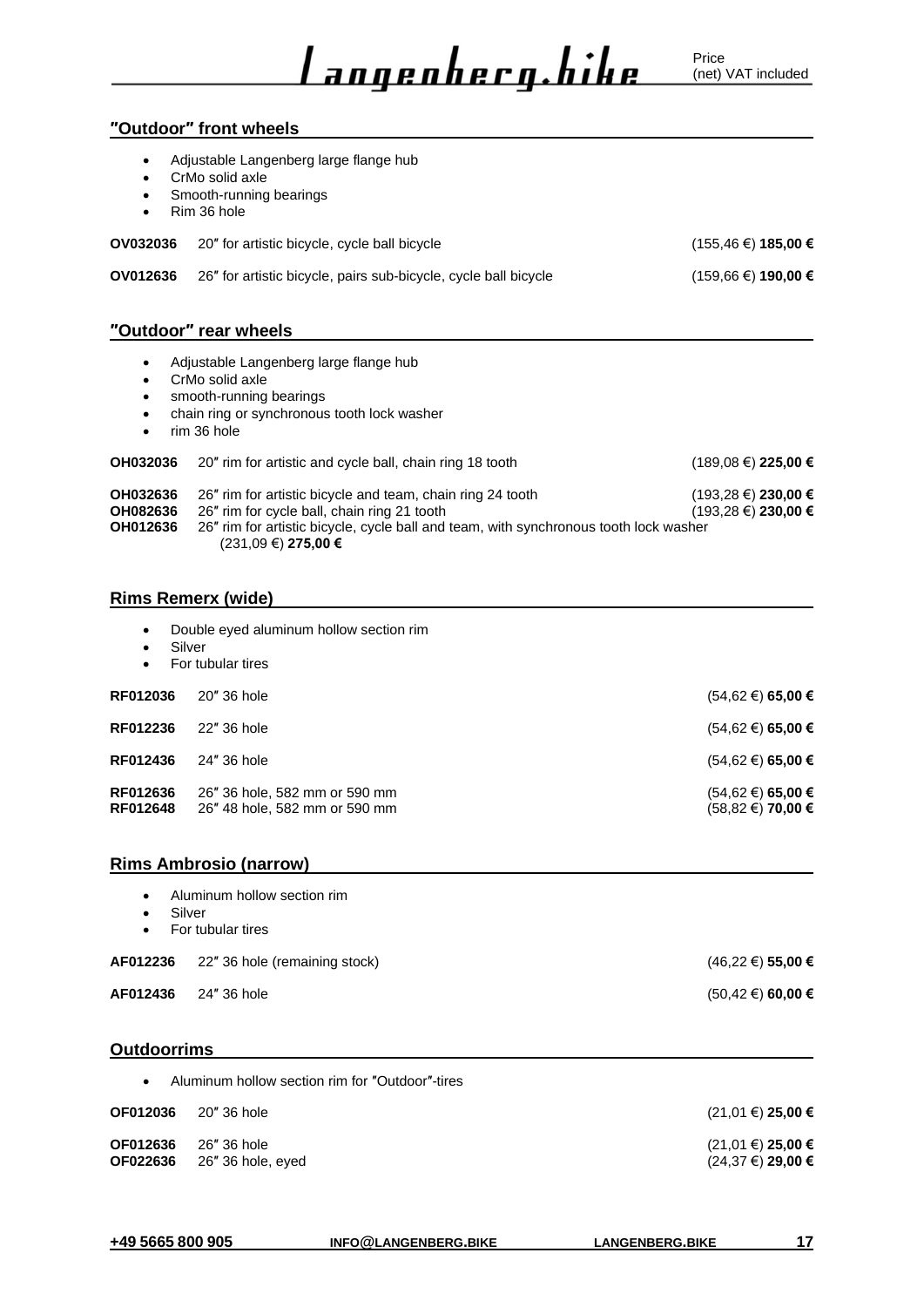#### <span id="page-18-0"></span>**Hubs & Accessories**

| $\bullet$                        | All Langenberg hubs are adjustable and have smooth-running bearings<br>CrMo solid axle                                                  |                                               |
|----------------------------------|-----------------------------------------------------------------------------------------------------------------------------------------|-----------------------------------------------|
| NZ010028                         | Langenberg front wheel large flange hub Alu, 28 hole, (20"artistic bike)                                                                |                                               |
| NZ010032                         | Langenberg front wheel large flange hub Alu, 32 hole, (single artistic cycling)                                                         | (121,85 €) 145,00 €                           |
| NZ010036                         | Langenberg front wheel large flange hub Alu, 36 hole, (artistic bicycle, cycle ball)                                                    | (126,05 €) 150,00 €                           |
| NZ010048                         | Langenberg front wheel large flange hub Alu, 48 hole, (polo) €                                                                          | (126,05 €) 150,00 €                           |
|                                  |                                                                                                                                         | (138,66 €) 165,00 €                           |
| NZ020032                         | Langenberg rear hub large flange hub for single artistic cycling, aluminum, 32 hole                                                     | (151,26 €) 180,00 €                           |
| NZ020036                         | Langenberg rear hub large flange hub for artistic and team, aluminum, 36 hole                                                           |                                               |
| NZ020048                         | Langenberg rear hub for cycle ball, cycle polo and pairs sub-bicycle4, 48 hole                                                          | (151,26 €) 180,00 €                           |
|                                  |                                                                                                                                         | (155,46 €) 185,00 €                           |
| NZ01001<br>NZ01002               | Front axle, suitable for Langenberg hub, adjustable<br>Rear axle, suitable for Langenberg hub, adjustable                               | (32,77 €) 39,00 €<br>(35,29 €) 42,00 €        |
| NZ03001                          | Smooth-running bearing for Langenberg hubs, for FW + RW<br>(two bearings are necessary for one hub!)                                    | (11,76 €) 14,00 €                             |
| NZ04024                          | Steel-chain ring, laser-cut, 1/2 x 3/16", 24 tooth with 3 bores                                                                         | (39,92 €) 47,50 €                             |
| NZ04021<br>NZ04020               | Steel-chain ring, laser-cut, 1/2 x 3/16", 21 tooth with 3 bores<br>Steel-chain ring, laser-cut, 1/2 x 3/16", 20 tooth with 3 bores      | (39,92 €) 44,90 €<br>(39,92 €) 44,90 €        |
| NZ04018                          | Steel-chain ring, laser-cut, 1/2 x 3/16", 18 tooth with 3 bores                                                                         | (39,92 €) 44,90 €                             |
| NZ04050<br>NZ04049               | Aluminum- synchronous tooth lock washer, crank or rear wheel, 50 tooth<br>Aluminum- synchronous tooth lock washer, rear wheel, 47 tooth | $(84,03 \in) 100,00 \in$<br>84,03 €) 100,00 € |
| NZ05120<br>NZ05080               | Synchroflex toothed belt with HTD performance profile, 1120 mm<br>Synchroflex toothed belt with HTD performance profile, 1080 mm        | $(33,53 \in)$ 49,00 €<br>(33,53 €) 49,00 €    |
| NZ05040                          | Synchroflex toothed belt with HTD performance profile, 1040 mm                                                                          | (33,53 €) 49,00 €                             |
| NZ06001<br>NZ06002               | Axle nut for all types of axles<br>Screw for chain ring                                                                                 | $(5,46 \in) 6,50 \in$<br>$(2,52 \in)$ 3,00 €  |
| NZ06002                          | Screw for synchronous tooth lock washer                                                                                                 | $(1,26 \in) 1,50 \in$                         |
| <b>NR01003</b><br><b>NR01004</b> | Front axle for cycle ball and artistic, old (remaining stock)<br>Rear axle for cycle ball and artistic, old (remaining stock)           | (25,21 €) 30,00 €<br>(29,41 €) 35,00 €        |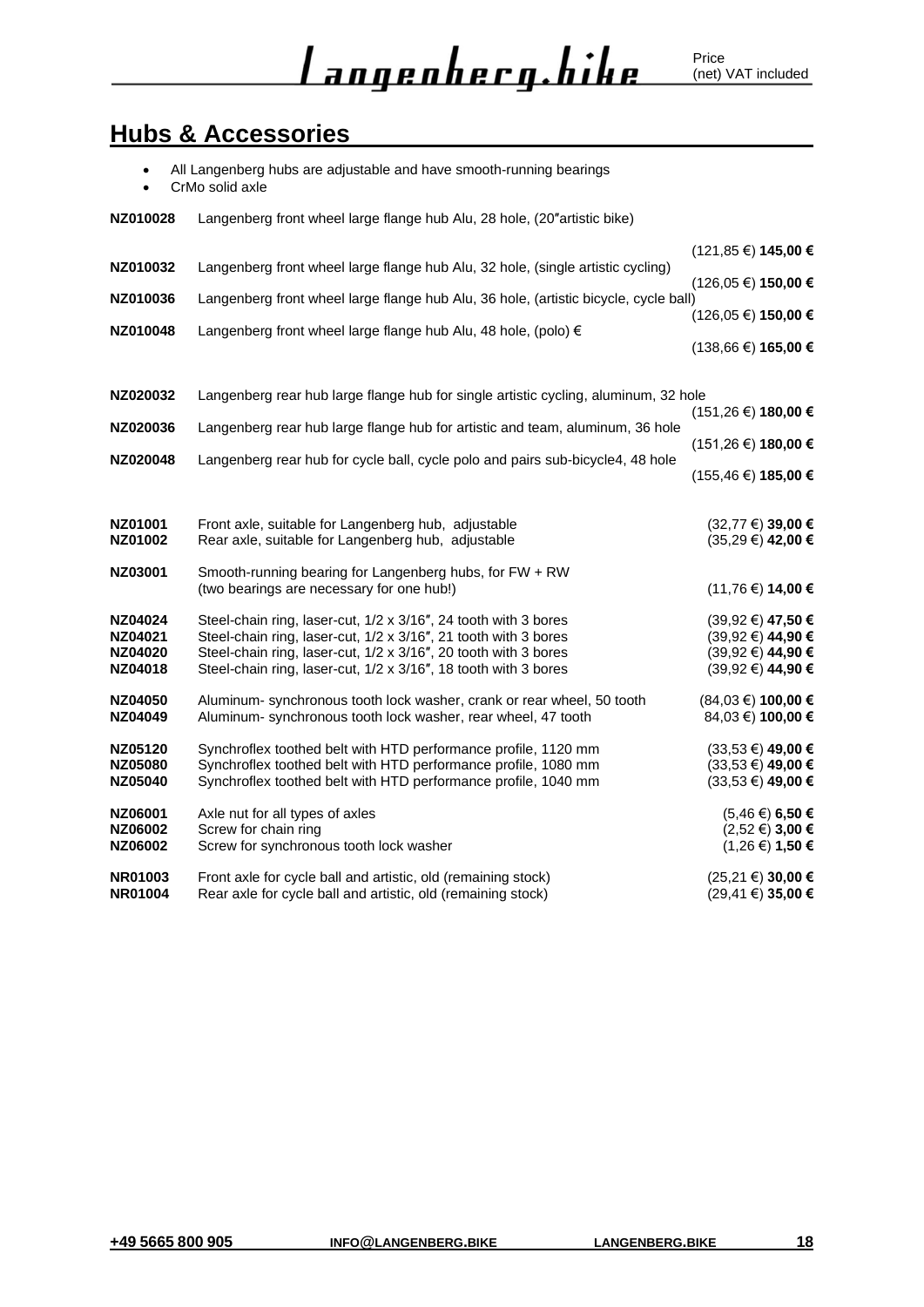### <span id="page-19-0"></span>**Tires, Tubes & Accessories**

#### **Tubular Tires & Accessories**

| $\bullet$<br>$\bullet$                            | In beige $(k)$ , black $(s)$ , blue $(b)$ and red $(r)$ available<br>Please add letter of requested color to item number!                                                                              |                                                                                      |
|---------------------------------------------------|--------------------------------------------------------------------------------------------------------------------------------------------------------------------------------------------------------|--------------------------------------------------------------------------------------|
| <b>SR01201</b>                                    | Tufo tubular tires 20" x 1"                                                                                                                                                                            | $(33,53 \in)$ 39,90 €                                                                |
| <b>SR01221</b>                                    | Tufo tubular tires 22" x 1"                                                                                                                                                                            | $(33,53 \in)$ 39,90 €                                                                |
| SR01241                                           | Tufo tubular tires 24" x 1"                                                                                                                                                                            | $(33,53 \in)$ 39,90 €                                                                |
| SR01261<br><b>SR012618</b><br>SR02261<br>SR202618 | Tufo tubular tires 26" x 1"<br>Tufo tubular tires 26" x 1 1/8"<br>Tufo Artistic tubular tires 26" x 1" (only in black available)<br>Tufo Artistic tubular tires 26" x 1 1/8" (only in black available) | $(35.21 \in)$ 41,90 €<br>(35,21 €) 41,90 €<br>(38,57 €) 45.90 €<br>(38,57 €) 45,90 € |
| <b>RZ01001</b><br>RZ01001                         | Valve cap made of metal<br>Valve cap for Sclaverand valve                                                                                                                                              | $(1,26 \in)$ 1,50 €<br>$(1,26 \in)$ 1,50 €                                           |
| RZ02001<br><b>RZ02002</b><br>RZ02003              | Tufo tape, for one 26" tire (only for wide/ RW rims, for tubular tires)<br>Rim tape, for two 26" tires (for tubular tires)<br>10 or more items, each                                                   | $(1,26 \in)$ 1,50 €<br>$(3,28 \in)$ 3,90 €<br>$(2,94 \in)$ 3,50 €                    |

#### **″Outdoor″ Tires & Accessories**

| OR022011                                              | Conti Grand Prix Outdoor tire 20" x 1.1" - black<br><b>OR0226118</b> Conti Grand Prix Outdoor tire (foldable) 26" x 1 1/8" - black | $(20.17 \in) 24,00 \in$<br>$(29.33 \in)$ 34,90 €                  |
|-------------------------------------------------------|------------------------------------------------------------------------------------------------------------------------------------|-------------------------------------------------------------------|
| <b>OR0320SC</b><br><b>OR0324SC</b><br><b>OR0326SC</b> | Conti tube 20"<br>Conti tube 24"<br>Conti tube 26"                                                                                 | $(5.88 \in)$ 7,00 €<br>$(1,26 \in)$ 7,00 €<br>$(1,26 \in)$ 7,00 € |
| <b>RZ02005</b>                                        | Rimtape for outdoor rims (self-adhesive fabric tape)                                                                               | $(4,20 \in)$ 5,00 €                                               |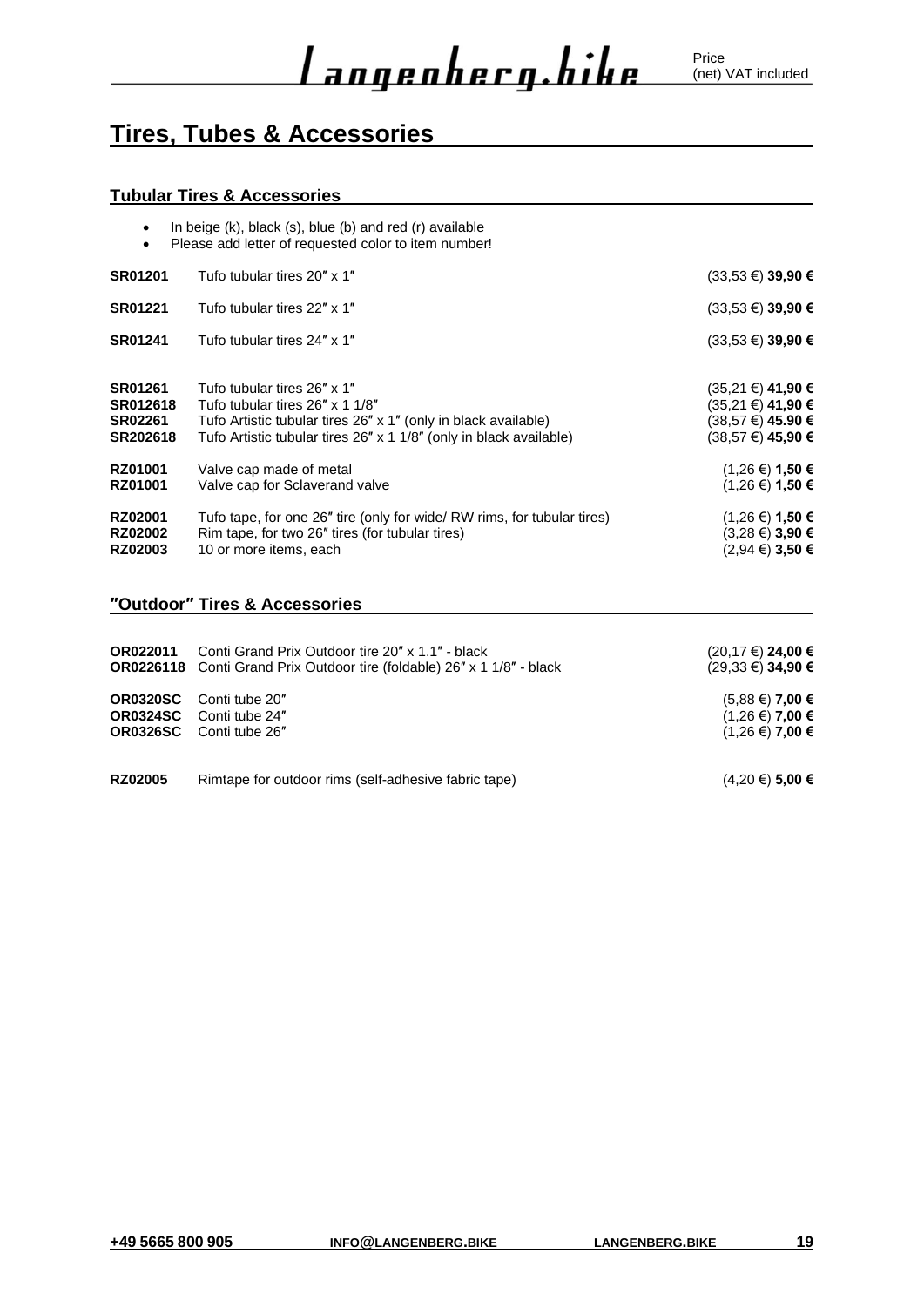### <span id="page-20-0"></span>**Handlebars & Accessories**

#### **WIDTH SPECIFIED IN MILIMETER, MEASURED MIDDLE / MIDDLE HANDEBAR GRIP**

#### **Artistic handlebars**

|                                                                                                     | Complete with handlebar bolt and black grips<br>Standardly silver or black powder-coated                                                                                                                                                                                                                         |                                                                                                                                                                              |
|-----------------------------------------------------------------------------------------------------|------------------------------------------------------------------------------------------------------------------------------------------------------------------------------------------------------------------------------------------------------------------------------------------------------------------|------------------------------------------------------------------------------------------------------------------------------------------------------------------------------|
| LZ01320<br>LZ01350<br>LZ01380                                                                       | Mini; width: 320 mm; short steerer tube; long handlebar bush<br>Small; width: 350 mm; short steerer tube; long handlebar bush<br>Wide; width: 380 mm; long steerer tube; short handlebar bush                                                                                                                    | (214,29 €) 255,00 €<br>(214,29 €) 255,00 €<br>(226,89 €) 270,00 €                                                                                                            |
|                                                                                                     | <b>Team handlebars</b>                                                                                                                                                                                                                                                                                           |                                                                                                                                                                              |
| $\bullet$                                                                                           | Complete with handlebar bolt and black grips<br>Standardly silver or black powder-coated                                                                                                                                                                                                                         |                                                                                                                                                                              |
| LZ05370<br>LZ05370<br><b>LZ05410</b><br>LZ05450                                                     | Extra small; width: 190 mm; long steerer tube; artistic cycling shape<br>Small; width: 370 mm; short steerer tube; long handlebar bush<br>Medium; width: 410 mm; short steerer tube; long handlebar bush<br>Large; width: 450 mm; long steerer tube; long handlebar bush                                         | (214,29 €) 255,00 €<br>(214,29 €) 255,00 €<br>(214,29 €) 255,00 €<br>(214,29 €) 255,00 €                                                                                     |
|                                                                                                     | <b>Cycle ball handlebars</b>                                                                                                                                                                                                                                                                                     |                                                                                                                                                                              |
| ٠<br>$\bullet$                                                                                      | Complete with handlebar bolt<br>Standardly black powder-coated                                                                                                                                                                                                                                                   |                                                                                                                                                                              |
| <b>LZ07280</b><br><b>LZ07320</b>                                                                    | Small; 280 mm; short steerer tube; short handlebar bush<br>Large; 320 mm; short steerer tube; short handlebar bush                                                                                                                                                                                               | (222.68 €) 265,00 €<br>(222.68 €) 265,00 €                                                                                                                                   |
|                                                                                                     | Polo handlebar                                                                                                                                                                                                                                                                                                   |                                                                                                                                                                              |
| $\bullet$                                                                                           | Complete with handlebar bolt<br>Standardly black powder-coated                                                                                                                                                                                                                                                   |                                                                                                                                                                              |
| <b>LZ06380</b>                                                                                      | Width: 380 mm; short steerer tube; long handlebar bush                                                                                                                                                                                                                                                           | (205,88 €) 245,00 €                                                                                                                                                          |
|                                                                                                     | Surcharge custom build handlebar                                                                                                                                                                                                                                                                                 |                                                                                                                                                                              |
| AS0111<br>AS0112                                                                                    | Custom build of special steerer tube length/ handlebar width<br>Custom handlebar color                                                                                                                                                                                                                           | + (25,21 €) 30,00 €<br>+ (25,21 €) 30,00 €                                                                                                                                   |
|                                                                                                     | <b>Handlebar accessories</b>                                                                                                                                                                                                                                                                                     |                                                                                                                                                                              |
| LZ02180<br>LZ02200<br>LZ0201<br><b>LZ0202</b><br><b>LZ0210</b><br>LZ0211<br><b>LZ0220</b><br>LZ0221 | Handlebar screw, 180 mm (short)<br>Handlebar screw, 200 mm (long)<br>Handlebar wedge, current type<br>Handlebar wedge old (sheet metal) (remaining stock)<br>Grips, transparent, for artistic and team (1 pair)<br>Grips, black, for artistic and team (1 pair)<br>Handlebar bush, short<br>Handlebar bush, long | (10,08 €) 12,00 €<br>(11,76 €) 14,00 €<br>(10,50 €) 12,50 €<br>$(3,36 \in)$ 4,00 €<br>$(6,30 \in)$ 7,50 €<br>$(5,46 \in) 6,50 \in$<br>(10,50 €) 12,50 €<br>(10,50 €) 12,50 € |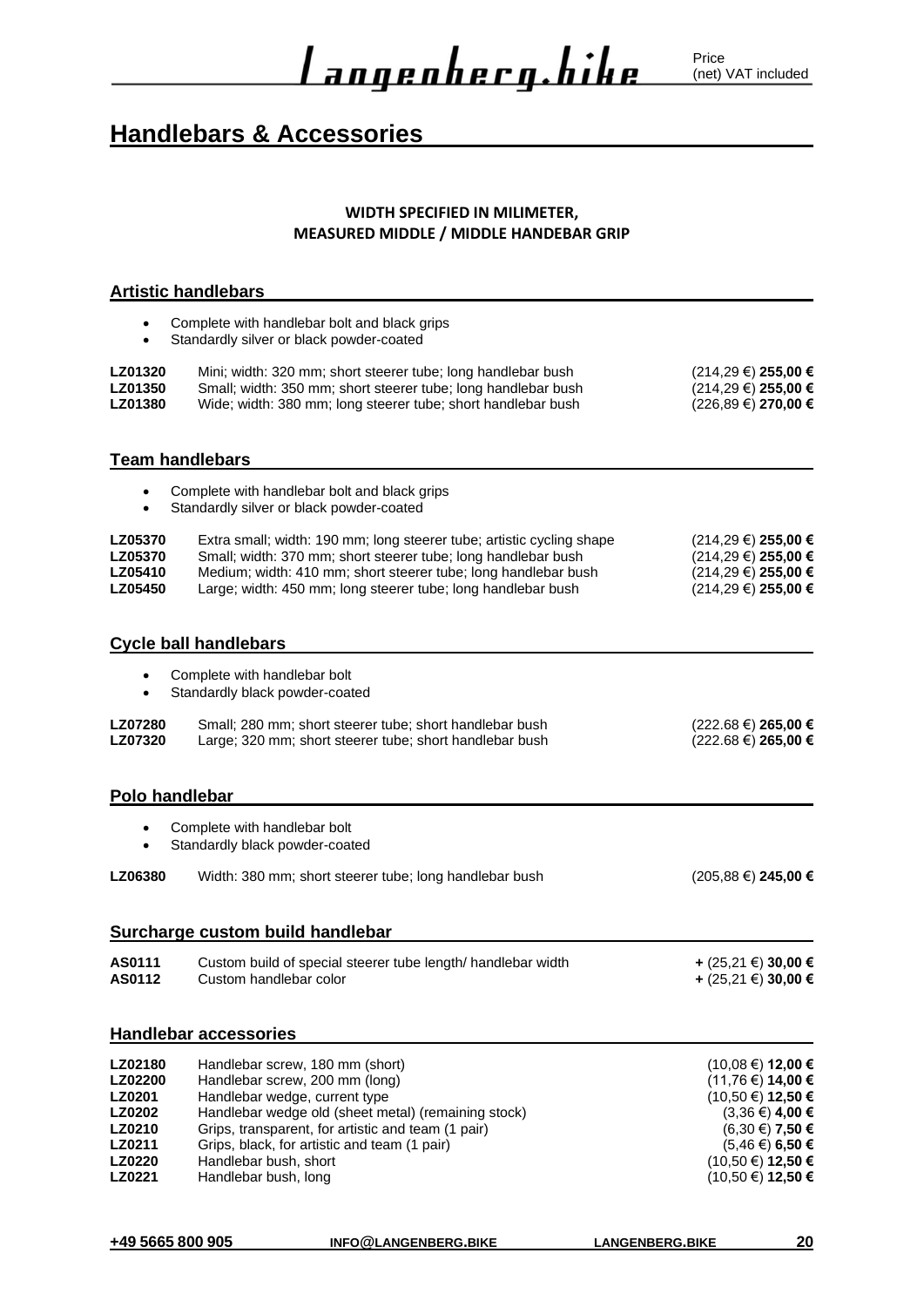### <span id="page-21-0"></span>**Saddles & Seat Posts**

#### **Saddles & Accessories**

| SZ01003<br>SZ01001<br>SZ01002 | Child saddle for mini artistic bike<br>Langenberg raiser saddle with aluminum base frame incl. saddle clamp, beige<br>Langenberg raiser saddle with aluminum base frame incl. saddle clamp, beige | $(11,76 \in)$ 14,00 €<br>(231,09 €) 275,00 €<br>(235,29 €) 280,00 € |
|-------------------------------|---------------------------------------------------------------------------------------------------------------------------------------------------------------------------------------------------|---------------------------------------------------------------------|
| SZ09001                       | Unicycle saddle Quax                                                                                                                                                                              | $(19,75 \in) 23,50 \in$                                             |
| SZ07001                       | Cycle ball saddle, black with corner protectors                                                                                                                                                   | $(21,01 \in) 25,00 \in$                                             |
| SZ06001                       | Cycle polo gel saddle                                                                                                                                                                             | $(23,53 \in) 28,00 \in$                                             |
| SZ01010<br>SZ07010            | Artistic bicycle saddle clamp, aluminum, incl. 6 hexagon socket screws<br>Cycle ball saddle clamp, aluminum, two-part, incl. 4 hexagon socket screws                                              | $(29, 41 \in)$ 35,00 €<br>(22,61 €) 40,00 €                         |

#### **Seat posts**

| <b>SZ01200</b> | Seat post for artistic and team short - 20 cm -      | $(67.23 \in) 80.00 \in$ |
|----------------|------------------------------------------------------|-------------------------|
| <b>SZ01300</b> | Seat post for artistic and team long - 30 cm -       | $(71.43 \in) 85,00 \in$ |
| <b>SZ01400</b> | Seat post for artistic and team extra-long - 40 cm - | $(75.63 \in)$ 90,00 €   |
| <b>SZ07400</b> | Seat post for cycle ball 40 cm                       | $(71.43 \in) 85,00 \in$ |
| <b>SZ07500</b> | Seat post for cycle ball 50 cm                       | $(75.63 \in)$ 90,00 €   |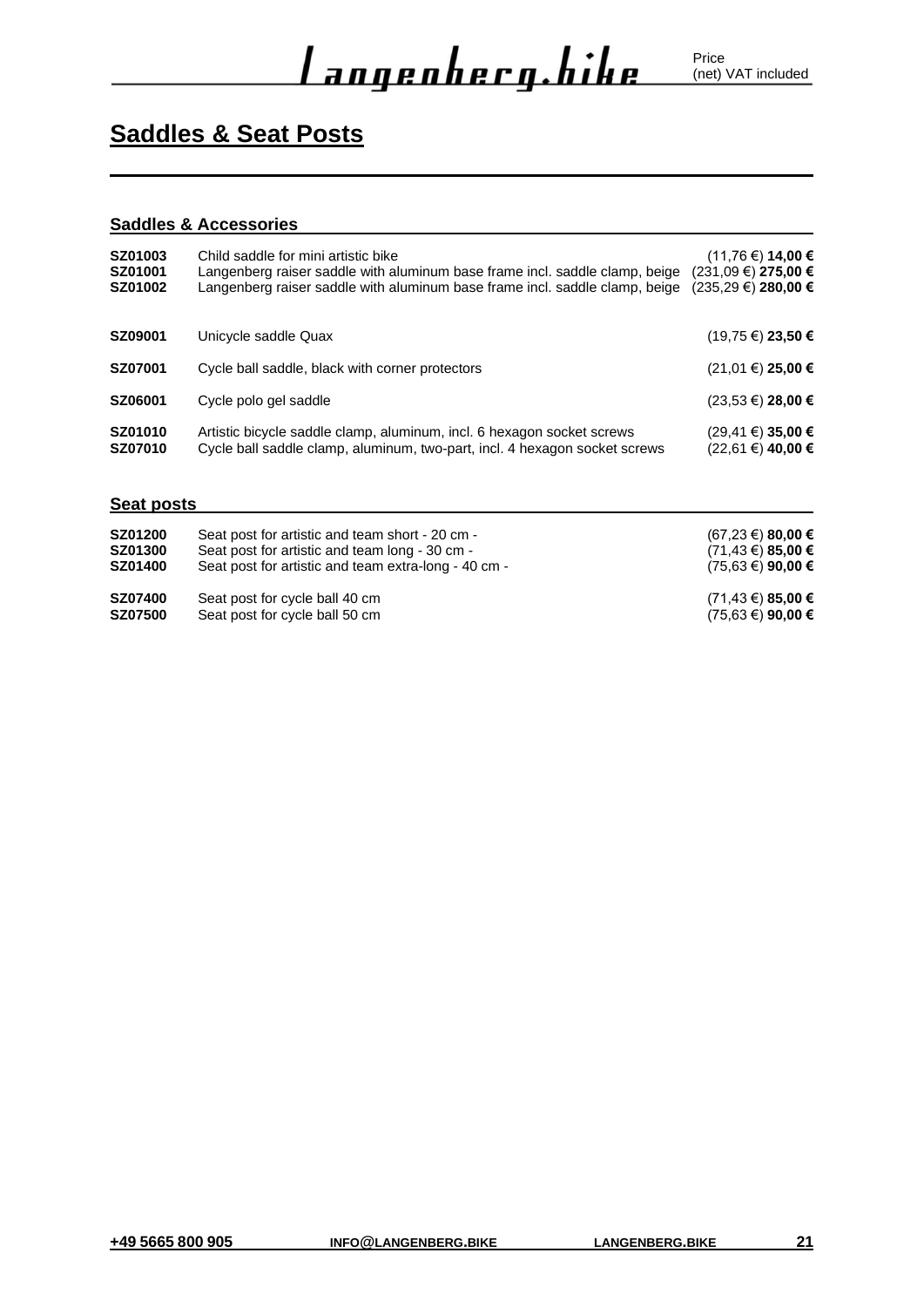#### <span id="page-22-0"></span>**Inner Bearings**

#### **Inner bearing Langenberg 78 & 68 mm**

- For different bicycles
- Significantly improved chain line
- Screwable bottom bracket shells made of aluminum
- **IL0368119** Maintenance-free inner bearing for artistic, cycle ball and team, 68 mm crankcase, square axis 119 mm (23,11 €) **27,50 € IL0378127** Maintenance-free inner bearing for artistic chain drive bicycle, 78 mm crankcase, square axis 127,5 mm long (71,43 €) **85,00 € IL0878127** Maintenance-free inner bearing for cycle ball chain drive bicycle, 78 mm crankcase,<br>€ 85,00 & 71.43) square axis 127.5 mm long square axis 127,5 mm long **IL0178131** Maintenance-free inner bearing for artistic/ cycle ball TBD bicycle, 78 mm crankcase,<br>€ 85.00 mm long square axis 131.0 mm long square axis 131,0 mm long

#### **Inner bearing standard size 68 mm**

- Maintenance-free inner bearing
- 8 mm crankcase
- Screwable bottom bracket shells made of aluminum
- Square axis

| IL1068107<br>107,5 mm axle length<br>IL1068110<br>110,5 mm axle length<br>113,5 mm axle length<br>IL1068113<br>IL1068115<br>115,0 mm axle length | $(18,91 \in)$ 22,50 €<br>$(18.91 \in)$ 22,50 €<br>$(18.91 \in)$ 22,50 €<br>$(18.91 \in)$ 22,50 € |
|--------------------------------------------------------------------------------------------------------------------------------------------------|--------------------------------------------------------------------------------------------------|
| IL1068119<br>119,0 mm axle length<br>IL1068122<br>122,5 mm axle length<br>IL1068127<br>127,5 mm axle length<br>IL1068131<br>131,0 mm axle length | $(18.91 \in)$ 22,50 €<br>$(18.91 \in)$ 22,50 €<br>$(18.91 \in)$ 22,50 €<br>$(18.91 \in)$ 22,50 € |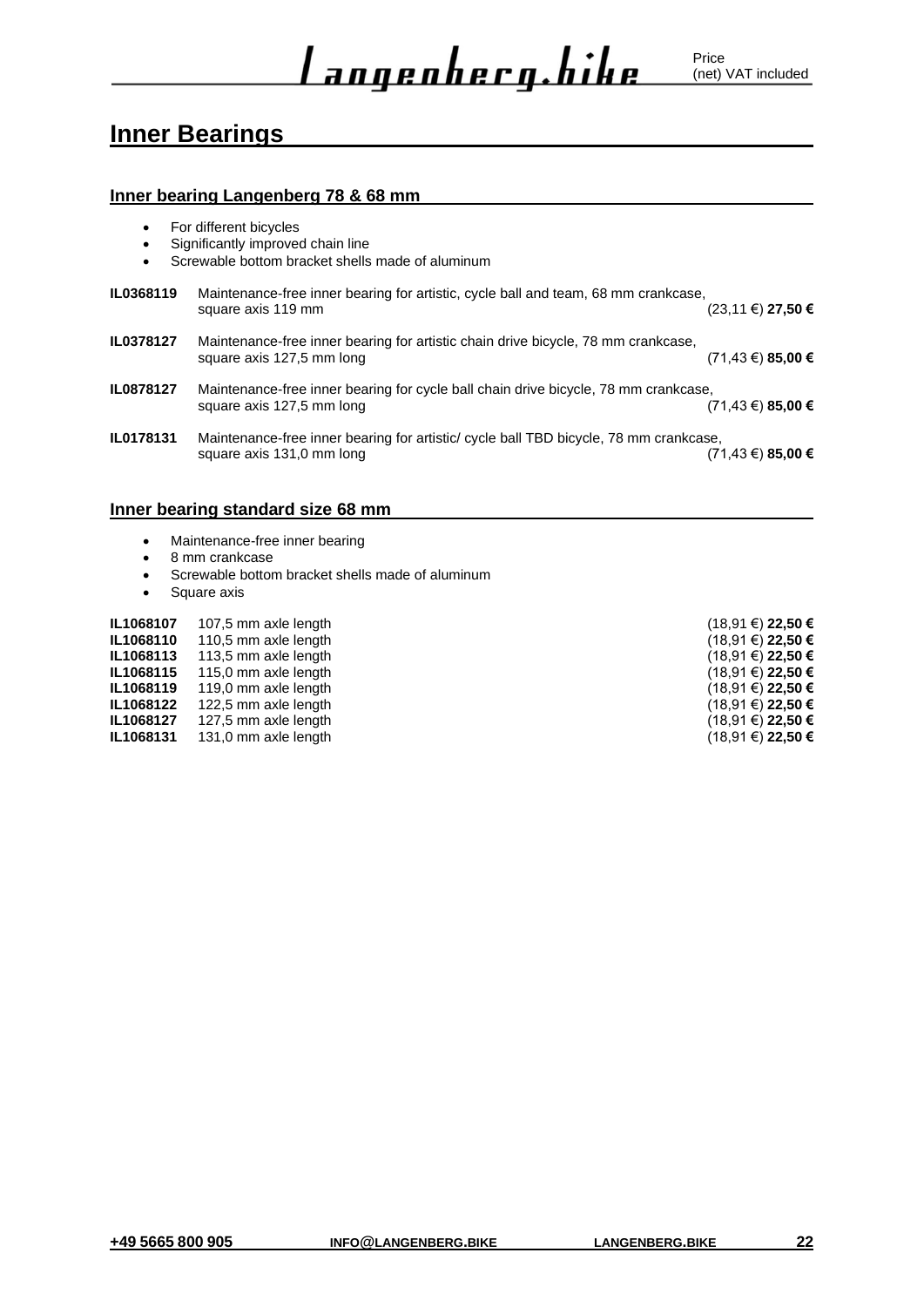### <span id="page-23-0"></span>**Cranks & Pedals**

#### **Cranks**

|                                 | <b>TK0109024</b> Crank set made of 7075 high-strengthened aluminum, with laser-cut chain ring (24 tooth)<br>CNC milled, 90 mm crank length (mini artistic bicycle 20")<br>(180,67 €) 215,00 €             |                         |
|---------------------------------|-----------------------------------------------------------------------------------------------------------------------------------------------------------------------------------------------------------|-------------------------|
|                                 | TK0113024 Crank set made of 7075 high-strengthened aluminum, with laser-cut chain ring (24 tooth)<br>CNC milled, 130 mm crank length (artistic, team and polo – all sizes –<br>and cycle ball $22" + 20"$ | $(189,08 \in)$ 225,00 € |
|                                 | <b>TK0113050</b> Crank set made of 7075 high-strengthened aluminum with synchronous tooth lock washer<br>(toothed belt drive) CNC milled, 130 mm crank length<br>(235,29 €) 280,00 €                      |                         |
| TK01130                         | Crank set made of 7075 high-strengthened aluminum, CNC milled, 130 mm crank length, blank<br>(155,46 €) 185,00 €                                                                                          |                         |
|                                 | <b>TK0316524</b> Crank set made of steel for cycle ball 26" + 24", crank length 165 mm, chain ring 24 tooth<br>(130,25 €) 155,00 €                                                                        |                         |
|                                 | <b>TK0317050</b> Crank set made of 7075 high-strengthened aluminum with synchronous tooth lock washer<br>(toothed belt drive) CNC milled, 170 mm crank length<br>(247,90 €) 295,00 €                      |                         |
| <b>TK03170</b>                  | Crank set made of 7075 high-strengthened aluminum, CNC milled, 170 mm crank length, blank<br>(163,87 €) 195,00 €                                                                                          |                         |
| TK09125                         | Quax crank 125 mm, multitooth (ISIS)                                                                                                                                                                      | (20,17 €) 24,00 €       |
| <b>REP0011</b>                  | Aluminum crank Helicol insert (pedal thread repair) per crank arm                                                                                                                                         | $(25.21 \in) 30.00 \in$ |
| <b>Pedals &amp; Accessories</b> |                                                                                                                                                                                                           |                         |

| <b>PZ01010</b> | Pedal rubber, non-slip proof, per pedal are two items necessary! | $(11.76 \in) 14,00 \in$ |
|----------------|------------------------------------------------------------------|-------------------------|
| <b>PZ01012</b> | Pedal body, 1 pair                                               | $(32.77 \in) 39,00 \in$ |
| <b>PZ01001</b> | Langenberg pedals, adjustable, CrMo axle, 1 pair                 | $(67.23 \in) 80.00 \in$ |
| PZ01011        | Bolt for pedal rubbers, per pedal are for items necessary!       | $(0.84 \in) 1,00 \in$   |
| PZ01013        | Washer for pedal, per bicycle are two items necessary!           | $(0,42 \in)$ 0,50 €     |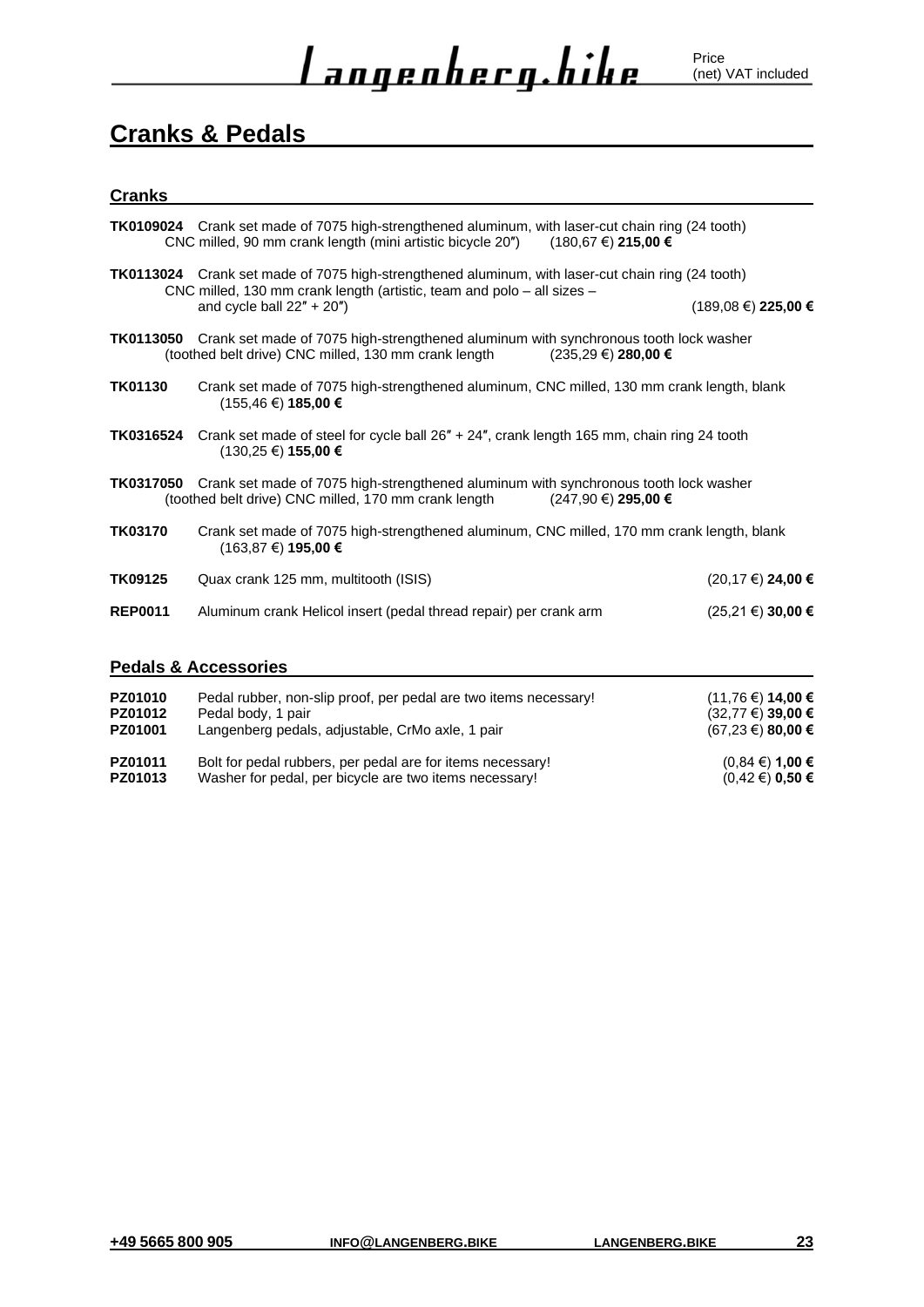#### <span id="page-24-0"></span>**Chains**

• Chain lock included

#### **IWIS high performance chain**

|                      | <b>K03240950</b> $1/2" \times 3/16"$ for artistic 24" (950 mm)<br><b>K03250990</b> $1/2" \times 3/16"$ for artistic 25" (990 mm)<br><b>K03261005</b> $1/2$ " x 3/16" for artistic 26" (1005 mm) | (35,71 €) 42,50 €<br>$(37,40 \in)$ 44,50 €<br>$(39.08 \in)$ 46,50 € |
|----------------------|-------------------------------------------------------------------------------------------------------------------------------------------------------------------------------------------------|---------------------------------------------------------------------|
|                      | <b>K17240980</b> 1/2" x 3/16" for cycle ball 24" (980 mm)<br><b>K17261030</b> $1/2"$ x 3/16" for cycle ball/ polo 26" (1030 mm)                                                                 | (36,55 €) 43,50 €<br>$(40.76 \in)$ 48,50 €                          |
| K0300101<br>K0300102 | Chain locking link 1/2" x 3/16"<br>Offset link 1/2" x 3/16"                                                                                                                                     | $(3,36 \in)$ 4,00 €<br>$(8,40 \in)$ 10,00 €                         |

#### **Wippermann chain**

| K2320800 | $1/2$ " x3/16" for artistic 20" (800 mm)                             | $(20,59 \in)$ 24,50 €     |
|----------|----------------------------------------------------------------------|---------------------------|
| K2322860 | $1/2$ " x $3/16$ " for artistic 22" (860 mm) with/ incl. offset link | $(25.21 \in) 30.00 \in$   |
| K2324950 | $1/2$ " x 3/16" for artistic 24" (950 mm)                            | $(23, 11 \in) 27, 50 \in$ |
| K2326030 | $1/2$ " x 3/16" for artistic 26" (1030 mm)                           | $(25,21 \in) 30,00 \in$   |
| K2524005 | $1/2$ " x 3/16" for team 24" (1005 mm)                               | $(23, 11 \in) 27, 50 \in$ |
| K2526050 | $1/2$ " x 3/16" for team 26" (1050 mm)                               | $(25.21 \t∈) 30.00 \t∈$   |
| K2720825 | $1/2"$ x 3/16" for cycle ball 20" (825 mm)                           | $(21, 43 \in) 25, 50 \in$ |
| K2722880 | 1/2" x 3/16" for cycle ball 22" (880 mm)                             | $(22,27 \in) 26,50 \in$   |
| K2300201 | Chain locking link 1/2" x 3/16"                                      | $(2,10 \in)$ 2,50 €       |
| K2300202 | Offset link 1/2" x 3/16"                                             | $(3,36 \in)$ 4,00 €       |

#### **CHAIN LENGTHS MATCH OUR CURRENT BICYCLES. PLEASE MEASURE CHAIN LENGTH OF BICYCLE OLDER THAN 2010!**

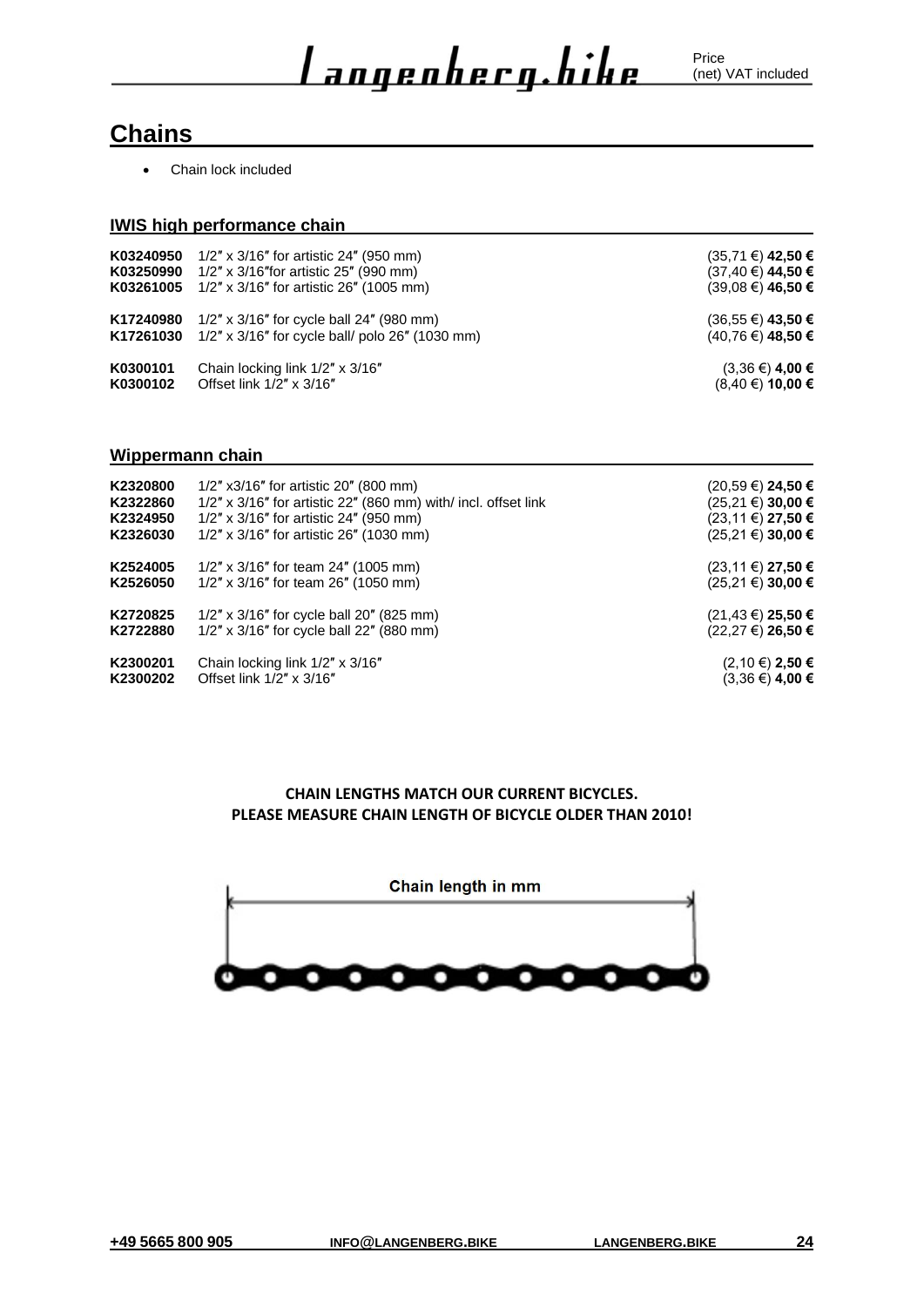<u>l angenherg.hihe</u>

### <span id="page-25-0"></span>**Accessories Cycle Ball & Cycle Polo**

#### **Cycle ball/ cycle polo nets**

| ZK071100 | Mesh opening 100 mm, pairwise |
|----------|-------------------------------|
| ZK061045 | Mesh opening 45 mm, pairwise  |

**Zander (115,55 €)** 137,50 € **Z**(203,36 €) **242,00 €** 

#### **CUSTOMIZED SIZES FOR SAFETY- AND GOAL NETS AVAILABLE! PRICE DEPENDING ON SIZE AND QUALITY. PLEASE REQUEST FOR MORE INFORMATION.**

#### **Cycle ball/ cycle polo balls (Loskot)**

**ZK070117** Cycle ball, Ø 17 cm, approx. 600 g, blue or red strap **ZK060110** Cycle polo ball

**ZA0636 Z 95,00 €**<br> **(63,03 €) <b>75,00 €**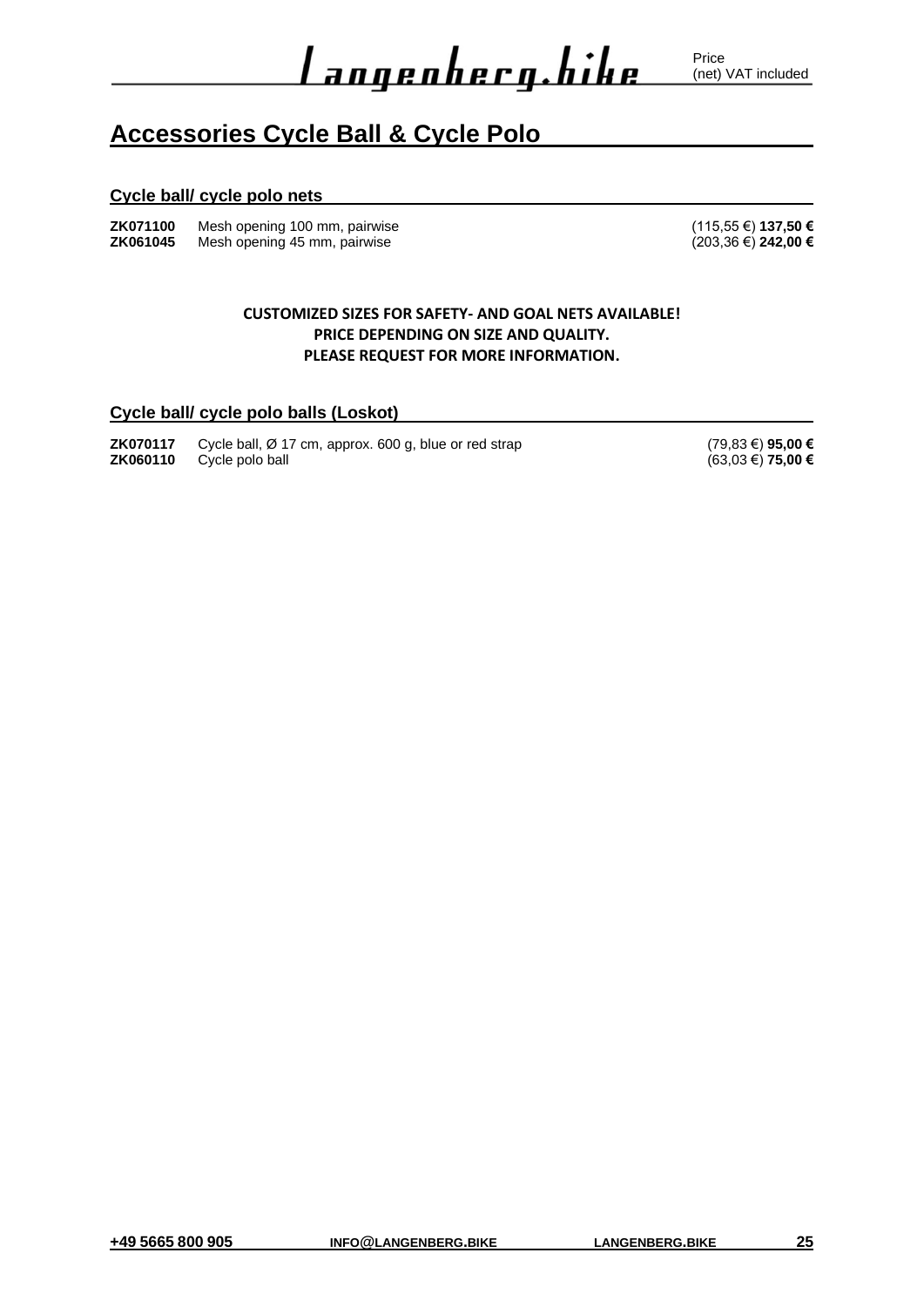### <span id="page-26-0"></span>**Small Parts, Spokes & Spoke Nipples**

#### **Small parts**

| <b>ZK0501</b><br><b>ZK0502</b> | Chain tensioner with chromed head nut<br>Screw for TBD dropout                                                          | $(5,46 \in)$ 6,50 €<br>$(1,26 \in) 1,50 \in$ |
|--------------------------------|-------------------------------------------------------------------------------------------------------------------------|----------------------------------------------|
| <b>ZK0401</b>                  | Collar nut, short, simple design                                                                                        | $(2,94 \in)$ 3,50 €                          |
| <b>ZK0402</b>                  | Collar nut, medium short, round design                                                                                  | $(2,94 \in)$ 3,50 €                          |
| <b>ZK0403</b>                  | Head nut, LBB cycle ball, strengthened                                                                                  | $(7,56 \in)$ 9,00 €                          |
| <b>ZK0404</b>                  | Pins (foot support) 17 mm wrench width, sealed form,<br>with nylon-reinforced rubber (1 item)                           | (11,76 €) 14,00 €                            |
| ZK040430                       | Rubber, nylon-reinforced, 1 item, for new pins, 30 mm long                                                              | $(1,68 \in) 2,00 \in$                        |
| <b>ZK0405</b><br><b>ZK0405</b> | Rubber, nylon-reinforced, 1 item, for new pins, 40 mm long<br>Pins (foot support) OLD, 15 mm wrench width, sealed type, | $(2,10 \in)$ 2,50 €                          |
|                                | with nylon-reinforced rubber (1 item) (remaining stock)                                                                 | $(8,40 \in)$ 10,00 €                         |
| ZK040450                       | Rubber, nylon-reinforced, 1 item, for OLD pins, 50 mm long                                                              | $(2,10 \in)$ 2,50 €                          |
| ZK030132                       | Bolt for saddle clamp 32 mm or 35 mm                                                                                    | $(4,20 \in)$ 5,00 €                          |
| <b>ZK0302</b>                  | Bolt for saddle clamp; current style                                                                                    | $(5,46 \in)$ 6,50 €                          |
| <b>ZK0303</b>                  | Setscrew M8 x 10, stainless steel, for seat tube clamping                                                               | $(2,52 \in)$ 3,00 €                          |
| <b>ZK0303</b>                  | Screw M5 x 50, stainless steel, for saddle clamp thread lug                                                             | $(1,26 \in) 1,50 \in$                        |
|                                |                                                                                                                         |                                              |
|                                | <b>Spokes &amp; Spoke nipples</b>                                                                                       |                                              |
| ZK01XXX<br>ZK01016             | Spokes Nirosta silver (please name length), incl. nipple<br>Spoke nipple silver 16 mm                                   | $(0,67 \in)$ 0,80 €<br>$(0,21 \in)$ 0,25 €   |
| ZK02XXX<br>ZK02016             | Spokes Nirosta black (please name length)<br>Spoke nipple black 14 mm                                                   | $(0,84 \in) 1,00 \in$<br>$(0,25 \in)$ 0,30 € |

#### **IN CASE YOU CANNOT DETERMINE THE CORRECT LENGTH OF THE SPOKES, WE WILL GLADLY ASSIST YOU IN SELECTING THE OPTIMAL LENGTH.**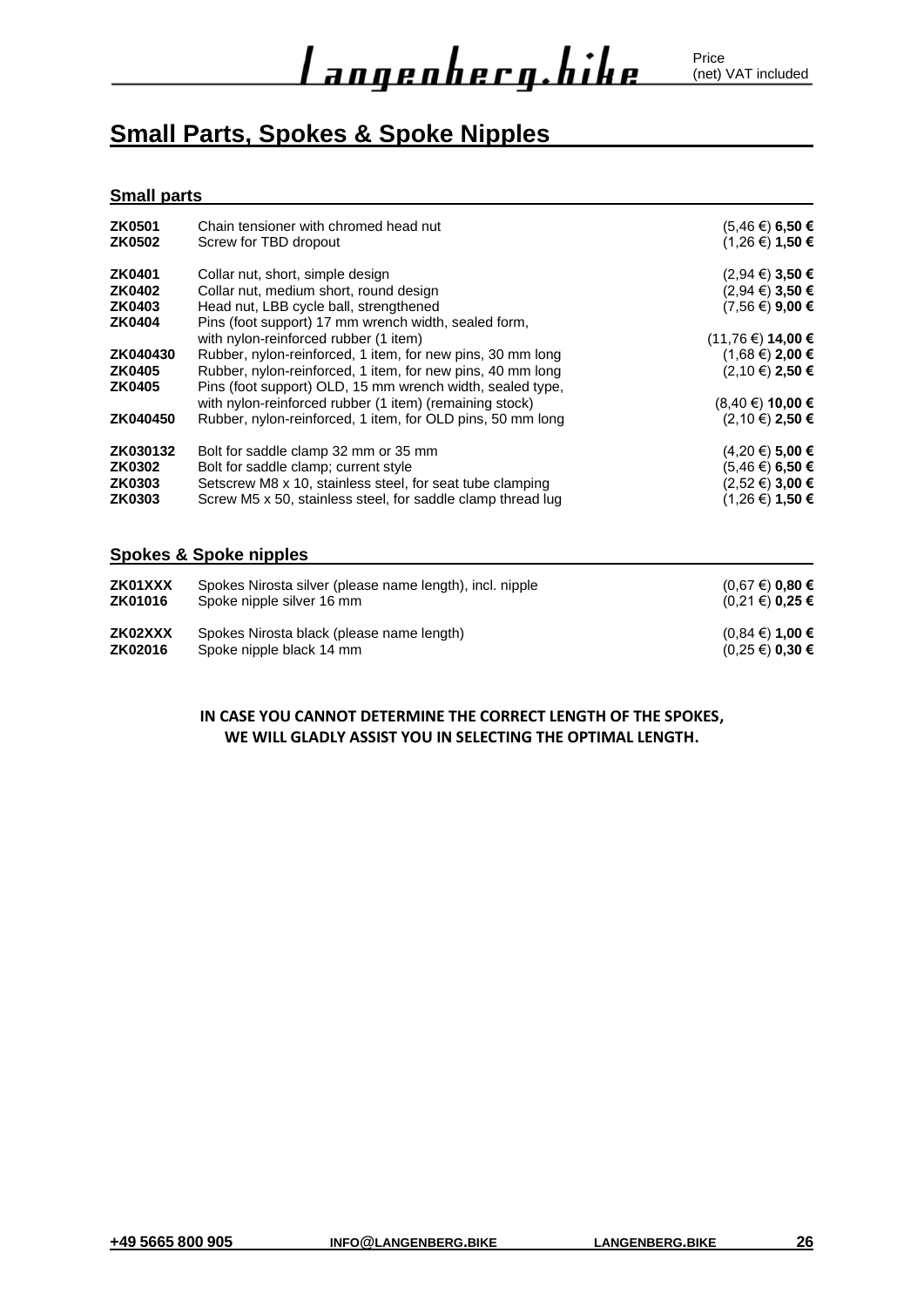### <span id="page-27-0"></span>**Tools & Maintenance Products**

| <b>WP0101</b>                                             | Cone wrench 13/14/15/16 mm for locking axle clearance of old hubs, set                                                                                                      | (10,08 €) 12.00 €                                                                          |
|-----------------------------------------------------------|-----------------------------------------------------------------------------------------------------------------------------------------------------------------------------|--------------------------------------------------------------------------------------------|
| <b>WP0132</b>                                             | Headset/ fork wrench SW 32 mm narrow                                                                                                                                        | (25,13 €) 29,90 €                                                                          |
| <b>WP0102</b>                                             | Hook wrench for locking (cogset + inner bearing)                                                                                                                            | (11,76 €) 14,00 €                                                                          |
| <b>WP0115</b>                                             | Pedal spanner/ pedal wrench 15 mm long                                                                                                                                      | (16,72 €) 19,90 €                                                                          |
| <b>WP0103</b>                                             | Chain tool $1/2" \times 1/4"$                                                                                                                                               | (15,88 €) 18,90 €                                                                          |
| <b>WP0104</b><br><b>WP0114</b>                            | Crank wrench and puller<br>Universal crank puller, incl. handy lever handle SW 14/15, M12 x 1                                                                               | (13,36 €) 15,90 €<br>(13,36 €) 15,90 €                                                     |
| <b>WP0105</b><br><b>WP0106</b>                            | Spoke wrench Spokey<br>Spoke wrench Spokey Professional, 2-ply metal insert                                                                                                 | $(7,48 \in) 8,90 \in$<br>(12,52 €) 14,90 €                                                 |
| <b>WP0107</b><br><b>WP0108</b>                            | SKS compressor with manometer up to 13 bar<br>SKS rubber nipples for compressor                                                                                             | $(54.54 \in)$ 64,90 €<br>$(1,26 \in) 1,50 \in$                                             |
| <b>WP0109</b><br><b>WP0110</b><br>WP0113                  | FAG-KSS bottom bracket tool<br>Bottom bracket tool, current Langenberg inner bearings SW 22<br>Bottom bracket tool, current Langenberg inner bearings, professional edition | (18,91 €) 22,50 €<br>(24,79 €) 29,50 €<br>(78,57 €) 93,50 €                                |
| <b>WP0111</b>                                             | Hex key with center point for toothed belt drive dropout                                                                                                                    | $(6,30 \in)$ 7,50 €                                                                        |
| <b>WP0112</b>                                             | Wheel truing stand                                                                                                                                                          | (83,95 €) 99,90 €                                                                          |
| <b>WP0116</b><br><b>WP0117</b><br><b>WP0113</b><br>WP0119 | Rohloff chain oil<br>Kettenfluid, chain fluid 105: removes, cleans, lubricates, protects<br>Belt-Tuning-Spray for toothed belt maintenance<br>Loctite blue threadlocker     | $(5,46 \in) 6,50 \in$<br>(9,20 €) 10,95 €<br>(17,23 €) <b>20,50 €</b><br>(13,36 €) 15,90 € |
| <b>WP0120</b><br><b>WP0121</b>                            | Carbon gripper<br>Assembling grease                                                                                                                                         | (15,04 €) 17,90 €<br>(12,52 €) 14,90 €                                                     |